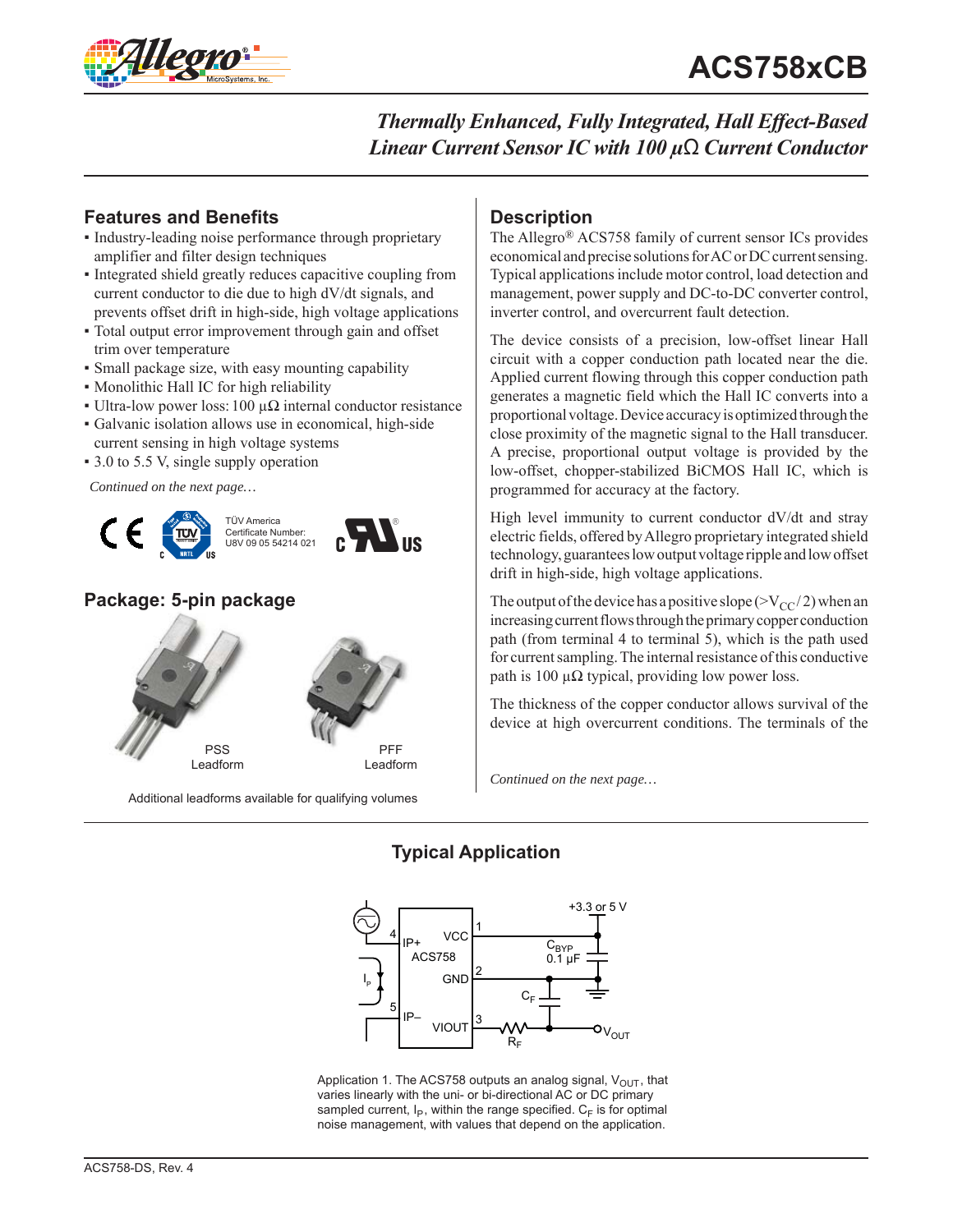### **Features and Benefits (continued) Description (continued)**

- 120 kHz typical bandwidth
- 3 μs output rise time in response to step input current
- Output voltage proportional to AC or DC currents
- Factory-trimmed for accuracy
- Extremely stable output offset voltage
- Nearly zero magnetic hysteresis

conductive path are electrically isolated from the signal leads (pins 1 through 3). This allows the ACS758 family of sensor ICs to be used in applications requiring electrical isolation without the use of opto-isolators or other costly isolation techniques.

The device is fully calibrated prior to shipment from the factory. The ACS758 family is lead (Pb) free. All leads are plated with 100% matte tin, and there is no Pb inside the package. The heavy gauge leadframe is made of oxygen-free copper.



### **Selection Guide**

|                          | Package          |                    | <b>Primary Sampled</b>         | Sensitivity           | <b>Current</b>        |                                    |                      |
|--------------------------|------------------|--------------------|--------------------------------|-----------------------|-----------------------|------------------------------------|----------------------|
| Part Number <sup>1</sup> | <b>Terminals</b> | <b>Signal Pins</b> | Current, I <sub>p</sub><br>(A) | Sens (Typ.)<br>(mV/A) | <b>Directionality</b> | $\mathsf{T_{OP}}$<br>$(^{\circ}C)$ | Packing <sup>2</sup> |
| ACS758LCB-050B-PFF-T     | Formed           | Formed             | ±50                            | 40                    | Bidirectional         |                                    |                      |
| ACS758LCB-050U-PFF-T     | Formed           | Formed             | 50                             | 60                    | Unidirectional        | $-40$ to 150                       |                      |
| ACS758LCB-100B-PFF-T     | Formed           | Formed             | ±100                           | 20                    | Bidirectional         |                                    |                      |
| ACS758LCB-100U-PFF-T     | Formed           | Formed             | 100                            | 40                    | Unidirectional        |                                    |                      |
| ACS758KCB-150B-PFF-T     | Formed           | Formed             | ±150                           | 13.3                  | <b>Bidirectional</b>  |                                    | 34 pieces            |
| ACS758KCB-150U-PFF-T     | Formed           | Formed             | 150                            | 26.7                  | Unidirectional        | $-40$ to 125                       | per tube             |
| ACS758KCB-150B-PSS-T     | Straight         | Straight           | ±150                           | 13.3                  | <b>Bidirectional</b>  |                                    |                      |
| ACS758ECB-200B-PFF-T     | Formed           | Formed             | ±200                           | 10                    | Bidirectional         |                                    |                      |
| ACS758ECB-200U-PFF-T     | Formed           | Formed             | 200                            | 20                    | Unidirectional        | $-40$ to 85                        |                      |
| ACS758ECB-200B-PSS-T     | Straight         | Straight           | ±200                           | 10                    | Bidirectional         |                                    |                      |

1Additional leadform options available for qualified volumes.

2Contact Allegro for additional packing options.

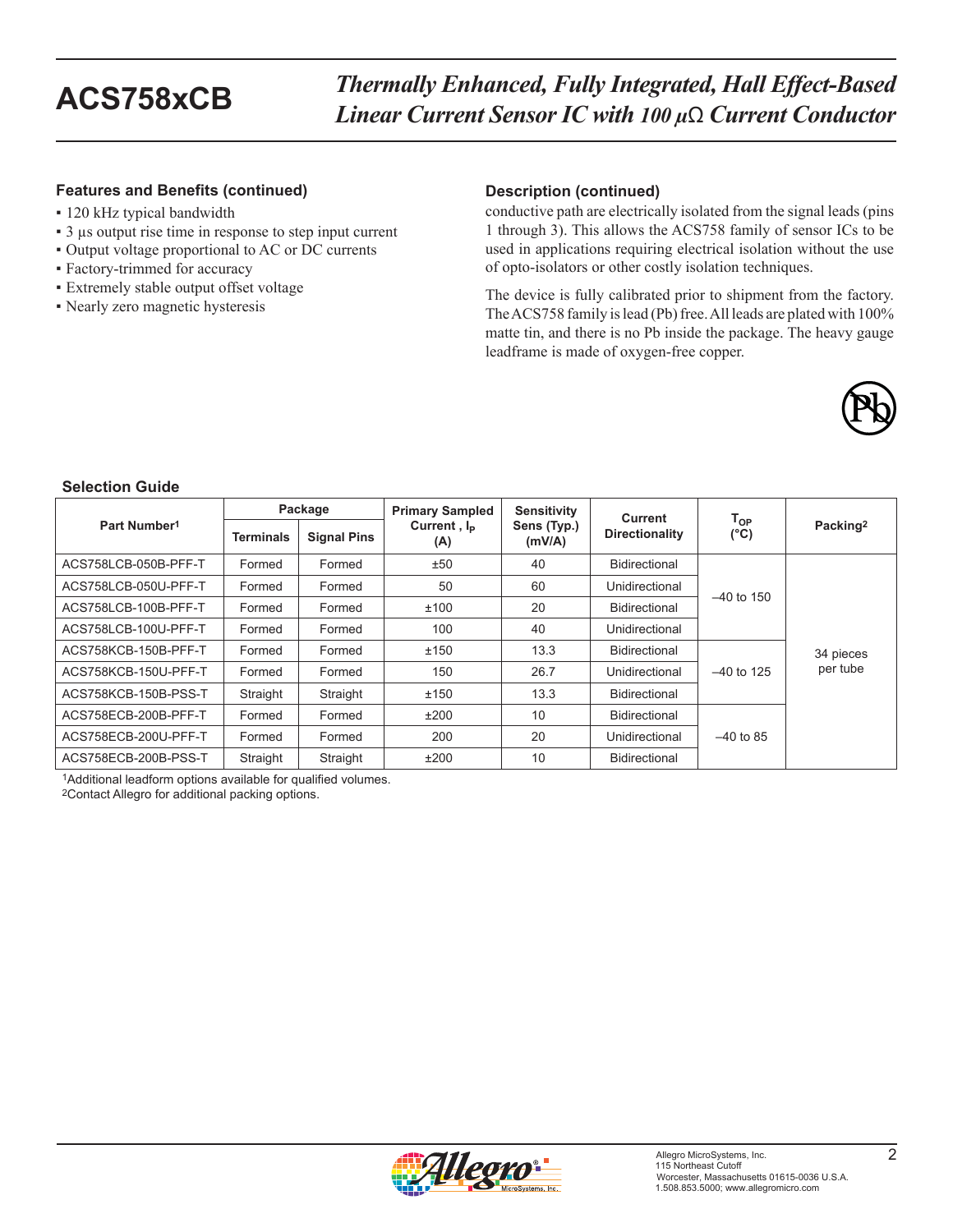### **Absolute Maximum Ratings**

| <b>Characteristic</b>                    | Symbol                 | <b>Notes</b>                                                                                                     | Rating       | <b>Units</b>   |
|------------------------------------------|------------------------|------------------------------------------------------------------------------------------------------------------|--------------|----------------|
| Forward Supply Voltage                   | $V_{\rm CC}$           |                                                                                                                  | 8            | V              |
| Reverse Supply Voltage                   | $V_{\rm{RCC}}$         |                                                                                                                  | $-0.5$       | $\vee$         |
| Working Voltage for Reinforced Isolation | V <sub>WORKING-R</sub> | Voltage applied between pins 1-3 and 4-5;<br>tested at 3000 VAC for 1 minute according to<br>UL standard 60950-1 | 353          | $VDC/V_{pk}$   |
| Working Voltage for Basic Isolation      | V <sub>WORKING-B</sub> | Voltage applied between pins 1-3 and 4-5;<br>tested at 3000 VAC for 1 minute according to<br>UL standard 60950-1 | 500          | $VDC/V_{pk}$   |
| Forward Output Voltage                   | $V_{IOUT}$             |                                                                                                                  | 28           | V              |
| Reverse Output Voltage                   | $V_{\mathsf{RIOUT}}$   |                                                                                                                  | $-0.5$       | $\vee$         |
| <b>Output Source Current</b>             | OUT(Source)            | VIOUT to GND                                                                                                     | 3            | m <sub>A</sub> |
| <b>Output Sink Current</b>               | $I_{\text{OUT(Sink)}}$ | <b>VCC to VIOUT</b>                                                                                              |              | m <sub>A</sub> |
|                                          |                        | Range E                                                                                                          | $-40$ to 85  | $^{\circ}$ C   |
| Nominal Operating Ambient Temperature    | $T_{OP}$               | Range K                                                                                                          | $-40$ to 125 | $^{\circ}$ C   |
|                                          |                        | Range L                                                                                                          | $-40$ to 150 | $^{\circ}C$    |
| Maximum Junction                         | $T_{\parallel}$ (max)  |                                                                                                                  | 165          | $^{\circ}$ C   |
| Storage Temperature                      | $T_{\text{stg}}$       |                                                                                                                  | $-65$ to 165 | $^{\circ}$ C   |

#### **Thermal Characteristics** may require derating at maximum conditions

| <b>Characteristic</b>      | Symbol          | <b>Test Conditions*</b>                                                                                                                                                                                                                                                                                                                                                                              | Value | <b>Unit</b> |
|----------------------------|-----------------|------------------------------------------------------------------------------------------------------------------------------------------------------------------------------------------------------------------------------------------------------------------------------------------------------------------------------------------------------------------------------------------------------|-------|-------------|
| Package Thermal Resistance | $R_{\theta JA}$ | Mounted on the Allegro evaluation board with<br>2800 mm <sup>2</sup> (1400 mm <sup>2</sup> on component side and<br>1400 mm <sup>2</sup> on opposite side) of 4 oz. copper con-<br>nected to the primary leadframe and with thermal<br>vias connecting the copper layers. Performance<br>is based on current flowing through the primary<br>leadframe and includes the power consumed by<br>the PCB. |       | °C/W        |

\*Additional thermal information available on the Allegro website

### **Typical Overcurrent Capabilities1,2**

| <b>Characteristic</b> | Symbol       | <b>Notes</b>                                     | Rating | <b>Units</b> |
|-----------------------|--------------|--------------------------------------------------|--------|--------------|
| Overcurrent           | <b>I</b> POC | $T_A = 25^{\circ}$ C, 1s duration, 1% duty cycle | 1200   |              |
|                       |              | $T_A$ = 85°C, 1s duration, 1% duty cycle         | 900    |              |
|                       |              | $T_A$ = 150°C, 1s duration, 1% duty cycle        | 600    |              |

<sup>1</sup>Test was done with Allegro evaluation board. The maximum allowed current is limited by  $T_{\rm J}(max)$  only.

2For more overcurrent profiles, please see FAQ on the Allegro website, www.allegromicro.com.

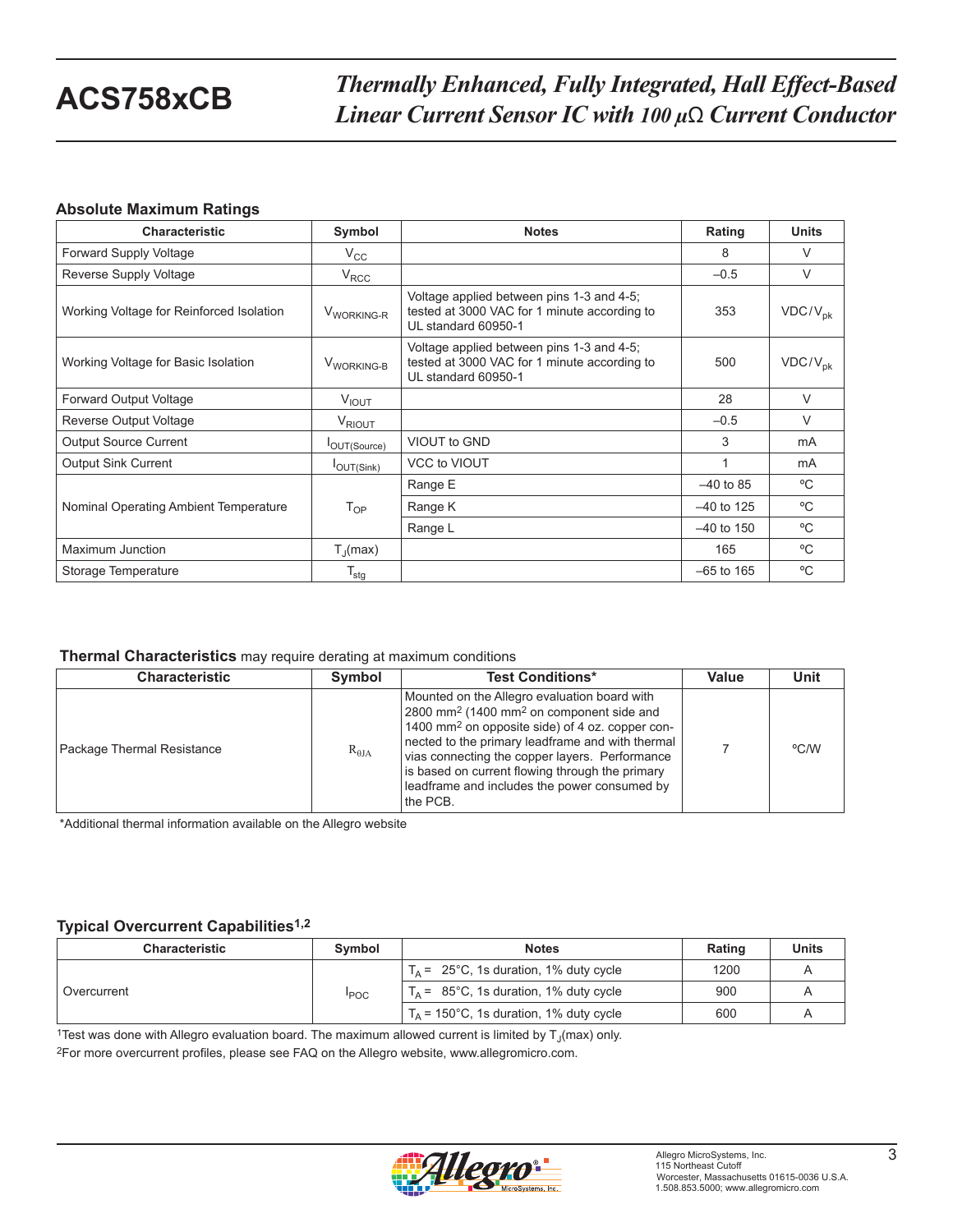### **Functional Block Diagram**



### **Pin-out Diagram**



### **Terminal List Table**

| <b>Number</b> | <b>Name</b>  | <b>Description</b>                 |
|---------------|--------------|------------------------------------|
|               | VCC.         | Device power supply terminal       |
|               | <b>GND</b>   | Signal ground terminal             |
| 3             | <b>VIOUT</b> | Analog output signal               |
| 4             | $IP+$        | Terminal for current being sampled |
| 5             | $IP-$        | Terminal for current being sampled |

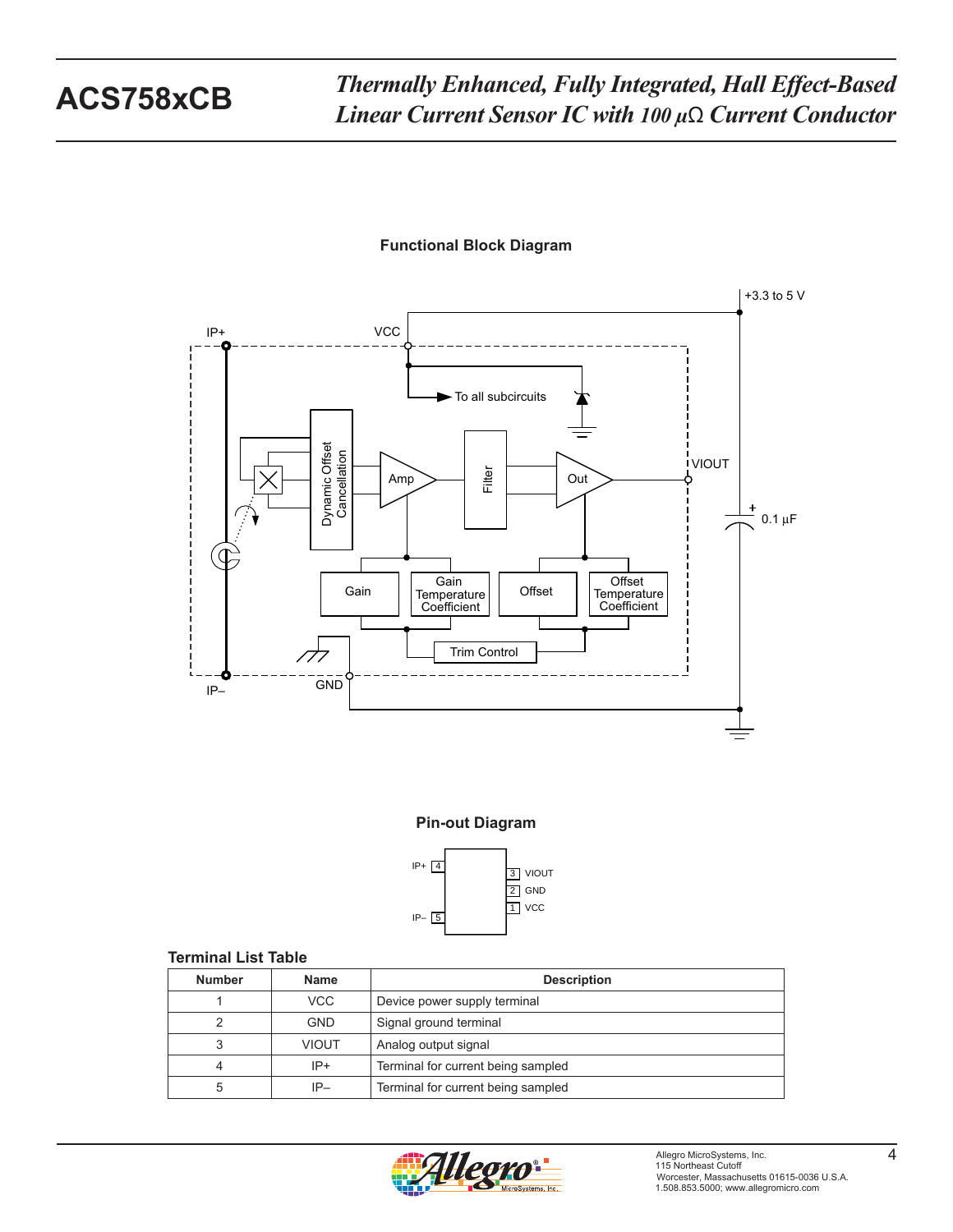# **COMMON OPERATING CHARACTERISTICS<sup>1</sup>** valid at  $T_{OP} = -40^{\circ}C$  to 150°C and  $V_{CC} = 5$  V, unless otherwise specified

| <b>Characteristic</b>                 | Symbol                  | <b>Test Conditions</b>                                                                                     | Min.                     | Typ.       | Max.                     | <b>Units</b> |
|---------------------------------------|-------------------------|------------------------------------------------------------------------------------------------------------|--------------------------|------------|--------------------------|--------------|
| Supply Voltage                        | $V_{\rm CC}$            |                                                                                                            | 3                        | 5.0        | 5.5                      | V            |
| Supply Current                        | $I_{\rm CC}$            | Output open                                                                                                |                          | 10         | 13.5                     | mA           |
| Power-On Delay                        | $t_{\text{POD}}$        | $T_A = 25^{\circ}$ C                                                                                       | -                        | 10         | $\overline{\phantom{m}}$ | μs           |
| Rise Time <sup>2</sup>                | $\mathfrak{t}_{\sf r}$  | $I_P$ step = 60% of $I_P$ +, 10% to 90% rise time, $T_A$ = 25°C,<br>$C_{\text{OUT}} = 0.47 \text{ nF}$     |                          | 3          | $\overline{\phantom{0}}$ | μs           |
| Propagation Delay Time <sup>2</sup>   | t <sub>PROP</sub>       | $T_A$ = 25°C, $C_{OUT}$ = 0.47 nF                                                                          | $\overline{\phantom{m}}$ |            | $\overline{\phantom{m}}$ | μs           |
| Response Time                         | <i><b>TRESPONSE</b></i> | Measured as sum of $t_{PROP}$ and $t_r$                                                                    | $\overline{\phantom{m}}$ | 4          | $\overline{\phantom{m}}$ | μs           |
| Internal Bandwidth <sup>3</sup>       | BW <sub>i</sub>         | $-3$ dB; T <sub>A</sub> = 25°C, C <sub>OUT</sub> = 0.47 nF                                                 |                          | 120        |                          | kHz          |
| <b>Output Load Resistance</b>         | $R_{\text{LOAD(MIN)}}$  | VIOUT to GND                                                                                               | 4.7                      |            |                          | kΩ           |
| Output Load Capacitance               | $C_{\text{LOAD(MAX)}}$  | VIOUT to GND                                                                                               | $\overline{\phantom{m}}$ |            | 10                       | nF           |
| <b>Primary Conductor Resistance</b>   | R <sub>PRIMARY</sub>    | $T_A = 25^{\circ}C$                                                                                        |                          | 100        |                          | μΩ           |
| Symmetry <sup>2</sup>                 | E <sub>SYM</sub>        | Over half-scale of Ip                                                                                      | 99                       | 100        | 101                      | $\%$         |
|                                       | $V_{\text{IOUT(QBI)}}$  | Bidirectional variant, $I_P = 0 A$ , $T_A = 25^{\circ}C$                                                   | $\overline{\phantom{m}}$ | $V_{CC}/2$ | $\overline{\phantom{m}}$ | V            |
| Quiescent Output Voltage <sup>4</sup> | VIOUT(QUNI)             | Unidirectional variant, $I_P = 0 A$ , $T_A = 25^{\circ}C$ , $V_{IOUT(QUNI)}$ is<br>ratiometric to $V_{CC}$ |                          | 0.6        |                          | $\vee$       |
| Ratiometry <sup>2</sup>               | V <sub>RAT</sub>        | $V_{CC}$ = 4.5 to 5.5 V                                                                                    | $\overline{\phantom{m}}$ | 100        | $\overline{\phantom{m}}$ | $\%$         |

1Device is factory-trimmed at 5 V, for optimal accuracy.

2See Characteristic Definitions section of this datasheet.

<sup>3</sup>Calculated using the formula BW<sub>i</sub> =  $0.35 / t_r$ .

 $4V_{\text{IOUT(Q)}}$  may drift over the lifetime of the device by as much as ±25 mV.

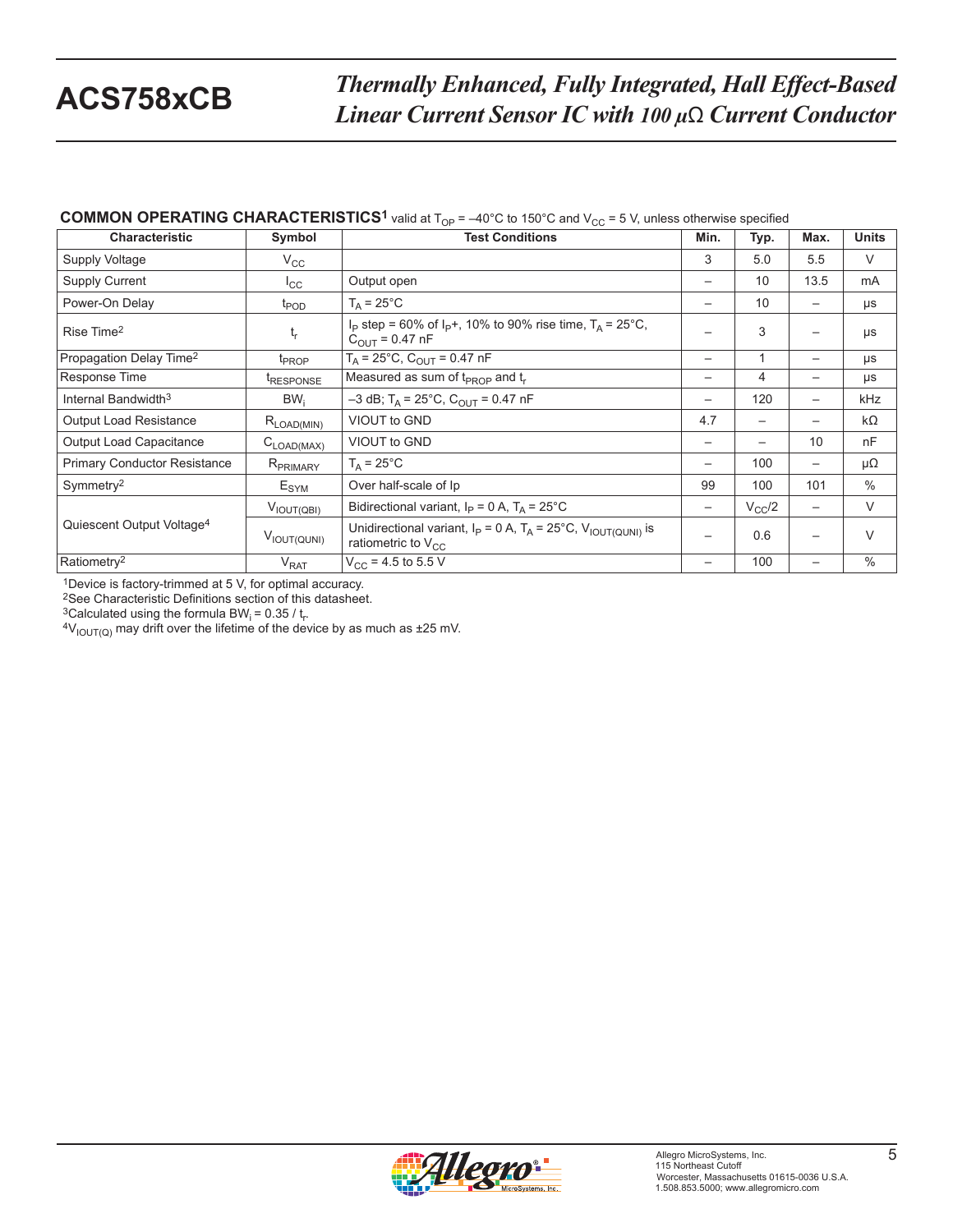### **X050B PERFORMANCE CHARACTERISTICS<sup>1</sup>:**  $T_{OP} = -40^{\circ}$ C to 150°C, V<sub>CC</sub>= 5 V, unless otherwise specified

| <b>Characteristic</b>                  | Symbol                   | <b>Test Conditions</b>                                                              | Min.                     | Typ.   | Max. | <b>Units</b> |
|----------------------------------------|--------------------------|-------------------------------------------------------------------------------------|--------------------------|--------|------|--------------|
| <b>Primary Sampled Current</b>         | Iр                       |                                                                                     | $-50$                    |        | 50   | A            |
|                                        | Sens <sub>TA</sub>       | Full scale of $I_P$ applied for 5 ms, $T_A = 25^{\circ}$ C                          | —                        | 40     | -    | mV/A         |
| Sensitivity                            | Sens <sub>(TOP)HT</sub>  | Full scale of $I_P$ applied for 5 ms, $T_{OP}$ = 25°C to 150°C                      | —                        | 39.4   | -    | mV/A         |
|                                        | Sens <sub>(TOP)LT</sub>  | Full scale of $I_P$ applied for 5 ms, $T_{OP} = -40^{\circ}$ C to 25°C              |                          | 41     | —    | mV/A         |
| Noise <sup>2</sup>                     | <b>V<sub>NOISE</sub></b> | $T_A$ = 25°C, 10 nF on VIOUT pin to GND                                             | —                        | 10     | —    | mV           |
| Nonlinearity                           | $E_{LIN}$                | Up to full scale of $I_P$ , $I_P$ applied for 5 ms                                  | $-1$                     | —      |      | $\%$         |
|                                        | $V_{OE(TA)}$             | $I_P = 0 A$ , $T_A = 25^{\circ}C$                                                   | —                        | ±5     |      | mV           |
| Electrical Offset Voltage <sup>3</sup> | $V_{OE(TOP)HT}$          | $I_P = 0 A$ , $T_{OP} = 25^{\circ}$ C to 150°C                                      | -                        | ±15    | -    | mV           |
|                                        | VOE(TOP)LT               | $I_P = 0 A$ , $T_{OP} = -40^{\circ}C$ to $25^{\circ}C$                              | —                        | ±35    | —    | mV           |
| Magnetic Offset Error                  | <b>ERROM</b>             | $I_P = 0$ A, $T_A = 25^{\circ}$ C, after excursion of 50 A                          | $\overline{\phantom{0}}$ | 100    | —    | <b>mA</b>    |
| Total Output Error <sup>4</sup>        | $E_{\text{TOT(HT)}}$     | Over full scale of $I_P$ , $I_P$ applied for 5 ms, $T_{OP}$ = 25°C to 150°C         | -                        | $-1.2$ |      | $\%$         |
|                                        | $E_{\text{TOT(LT)}}$     | Over full scale of $I_P$ , $I_P$ applied for 5 ms, $T_{OP} = -40^{\circ}$ C to 25°C |                          | 2      |      | $\%$         |

1See Characteristic Performance Data page for parameter distributions over temperature range.

2±3 sigma noise voltage.

<sup>3V</sup> OE(TOP) drift is referred to ideal V<sub>IOUT(Q)</sub> = 2.5 V.<br><sup>4</sup>Percentage of I<sub>P</sub>. Output filtered.

| <b>X050U PERFORMANCE CHARACTERISTICS<sup>1</sup>:</b> $T_{OP} = -40^{\circ}$ C to 150°C, $V_{CC} = 5$ V, unless otherwise specified |  |  |
|-------------------------------------------------------------------------------------------------------------------------------------|--|--|
|-------------------------------------------------------------------------------------------------------------------------------------|--|--|

| <b>Characteristic</b>                  | Symbol                  | <b>Test Conditions</b>                                                              | Min.            | Typ.           | Max.            | <b>Units</b>  |
|----------------------------------------|-------------------------|-------------------------------------------------------------------------------------|-----------------|----------------|-----------------|---------------|
| Primary Sampled Current                | Ip.                     |                                                                                     | $\Omega$        |                | 50              | A             |
|                                        | Sens <sub>TA</sub>      | Full scale of $I_P$ applied for 5 ms, $T_A = 25^{\circ}$ C                          | —               | 60             | —               | mV/A          |
| Sensitivity                            | Sens <sub>(TOP)HT</sub> | Full scale of $I_P$ applied for 5 ms, $T_{OP}$ = 25°C to 150°C                      | -               | 59             | $\qquad \qquad$ | mV/A          |
|                                        | Sens <sub>(TOP)LT</sub> | Full scale of $I_p$ applied for 5 ms, $T_{OP} = -40^{\circ}$ C to 25°C              | —               | 61             | —               | mV/A          |
| Noise <sup>2</sup>                     | V <sub>NOISE</sub>      | $T_A$ = 25°C, 10 nF on VIOUT pin to GND                                             | —               | 15             | —               | mV            |
| Nonlinearity                           | $E_{LIN}$               | Up to full scale of $I_P$ , $I_P$ applied for 5 ms                                  | $-1$            |                |                 | $\%$          |
|                                        | $V_{OE(TA)}$            | $I_P = 0 A$ , $T_A = 25^{\circ}C$                                                   | —               | ±5             | —               | mV            |
| Electrical Offset Voltage <sup>3</sup> | $V_{OE(TOP)HT}$         | $I_P = 0$ A, $T_{OP} = 25^{\circ}$ C to 150°C                                       | $\qquad \qquad$ | ±20            | —               | mV            |
|                                        | $V_{OE(TOP)LT}$         | $I_P = 0$ A, $T_{OP} = -40^{\circ}$ C to 25°C                                       | —               | ±40            | —               | mV            |
| Magnetic Offset Error                  | <b>ERROM</b>            | $I_P = 0$ A, $T_A = 25^{\circ}$ C, after excursion of 50 A                          | —               | 100            | —               | mA            |
| Total Output Error <sup>4</sup>        | $E_{\text{TOT(HT)}}$    | Over full scale of $I_P$ , $I_P$ applied for 5 ms, $T_{OP} = 25^{\circ}$ C to 150°C |                 | $-1.2$         |                 | $\frac{0}{0}$ |
|                                        | $E_{TOT(LT)}$           | Over full scale of $I_P$ , $I_P$ applied for 5 ms, $T_{OP} = -40^{\circ}$ C to 25°C |                 | $\overline{2}$ |                 | $\frac{0}{0}$ |

<sup>1</sup>See Characteristic Performance Data page for parameter distributions over temperature range.

2±3 sigma noise voltage.

 $3V_{OE(TOP)}$  drift is referred to ideal  $V_{IOUT(Q)} = 0.5$  V.<br>4Percentage of I<sub>P</sub>. Output filtered.

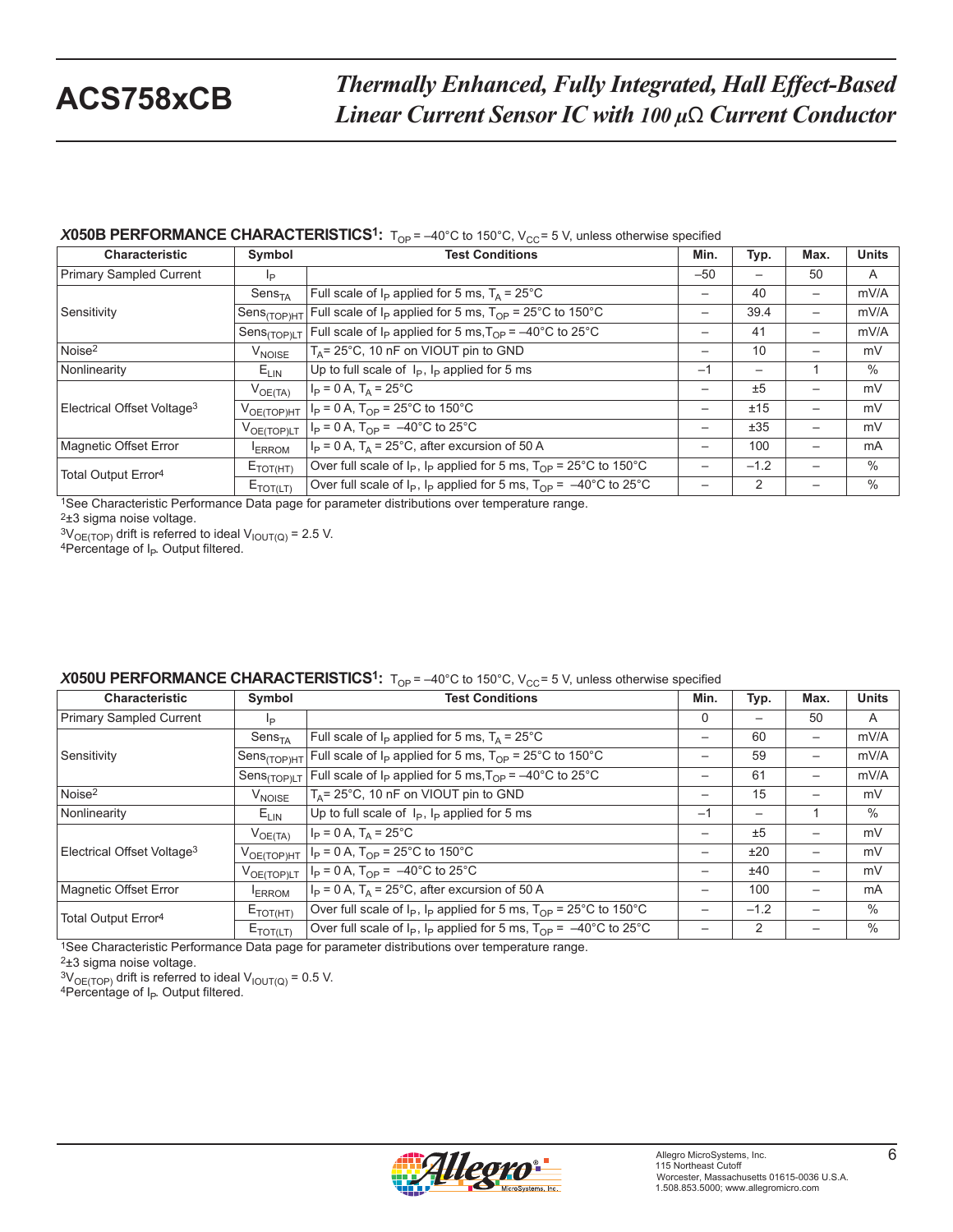### **X100B PERFORMANCE CHARACTERISTICS<sup>1</sup>:**  $T_{OP} = -40^{\circ}$ C to 150°C, V<sub>CC</sub>= 5 V, unless otherwise specified

| <b>Characteristic</b>                  | Symbol                   | <b>Test Conditions</b>                                                      | Min.            | Typ.   | Max.                     | <b>Units</b> |
|----------------------------------------|--------------------------|-----------------------------------------------------------------------------|-----------------|--------|--------------------------|--------------|
| Primary Sampled Current                | Iр                       |                                                                             | $-100$          | —      | 100                      | A            |
|                                        | Sens <sub>TA</sub>       | Full scale of $I_P$ applied for 5 ms, $T_A = 25^{\circ}$ C                  | $\qquad \qquad$ | 20     | $\overline{\phantom{0}}$ | mV/A         |
| Sensitivity                            | Sens <sub>(TOP)HT</sub>  | Full scale of $I_P$ applied for 5 ms, $T_{OP}$ = 25°C to 150°C              | $\qquad \qquad$ | 19.75  | $\overline{\phantom{0}}$ | mV/A         |
|                                        | Sens <sub>(TOP)LT</sub>  | Full scale of $I_P$ applied for 5 ms, $T_{OP} = -40^{\circ}$ C to 25°C      | $\qquad \qquad$ | 20.5   |                          | mV/A         |
| Noise <sup>2</sup>                     | <b>V<sub>NOISE</sub></b> | $T_A$ = 25°C, 10 nF on VIOUT pin to GND                                     |                 | 6      | —                        | mV           |
| Nonlinearity                           | $E_{LIN}$                | Up to full scale of $I_P$ , $I_P$ applied for 5 ms                          | $-1.25$         | —      | 1.25                     | $\%$         |
|                                        | $V_{OE(TA)}$             | $I_P = 0 A$ , $T_A = 25^{\circ}C$                                           | —               | ±5     | —                        | mV           |
| Electrical Offset Voltage <sup>3</sup> | $V_{OE(TOP)HT}$          | $I_P = 0 A$ , $T_{OP} = 25^{\circ}C$ to 150°C                               | —               | ±20    | $\overline{\phantom{0}}$ | mV           |
|                                        | VOE(TOP)LT               | $I_P = 0$ A, $T_{OP} = -40^{\circ}$ C to 25°C                               | $\qquad \qquad$ | ±20    | $\overline{\phantom{0}}$ | mV           |
| Magnetic Offset Error                  | <b>ERROM</b>             | $I_P = 0$ A, $T_A = 25^{\circ}$ C, after excursion of 100 A                 | $\qquad \qquad$ | 150    | $\overline{\phantom{0}}$ | mA           |
| Total Output Error <sup>4</sup>        | $E_{\text{TOT(HT)}}$     | Over full scale of $I_P$ , $I_P$ applied for 5 ms, $T_{OP}$ = 25°C to 150°C |                 | $-1.3$ |                          | $\%$         |
|                                        | $E_{\text{TOT(LT)}}$     | Over full scale of $I_P$ , $I_P$ applied for 5 ms, $T_{OP}$ = -40°C to 25°C |                 | 2.4    |                          | $\%$         |

1See Characteristic Performance Data page for parameter distributions over temperature range.

2±3 sigma noise voltage.

 $3V_{\text{OE(TOP)}}$  drift is referred to ideal  $V_{\text{IOUT(Q)}}$  = 2.5 V.<br>4Percentage of I<sub>P</sub>. Output filtered.

#### *X***100U PERFORMANCE CHARACTERISTICS<sup>1</sup>:**  $T_{OP} = -40^{\circ}$ C to 150 $^{\circ}$ C,  $V_{CC} = 5$  V, unless otherwise specified

| <b>Characteristic</b>                  | Symbol                      | <b>Test Conditions</b>                                                              | Min.            | Typ.                     | Max.                     | <b>Units</b> |
|----------------------------------------|-----------------------------|-------------------------------------------------------------------------------------|-----------------|--------------------------|--------------------------|--------------|
| Primary Sampled Current                | Ip                          |                                                                                     | $\Omega$        | $\overline{\phantom{0}}$ | 100                      | A            |
|                                        | $\mathsf{Sens}_\mathsf{TA}$ | Full scale of $I_P$ applied for 5 ms, $T_A = 25^{\circ}$ C                          | $\qquad \qquad$ | 40                       | $\overline{\phantom{0}}$ | mV/A         |
| Sensitivity                            | Sens <sub>(TOP)HT</sub>     | Full scale of $I_P$ applied for 5 ms, $T_{OP}$ = 25°C to 150°C                      | $\qquad \qquad$ | 39.5                     | $\overline{\phantom{0}}$ | mV/A         |
|                                        | Sens <sub>(TOP)LT</sub>     | Full scale of $I_P$ applied for 5 ms, $T_{OP} = -40^{\circ}$ C to 25°C              |                 | 41                       | $\overline{\phantom{0}}$ | mV/A         |
| Noise <sup>2</sup>                     | V <sub>NOISE</sub>          | $T_A$ = 25°C, 10 nF on VIOUT pin to GND                                             | $\qquad \qquad$ | 12                       | $\overline{\phantom{0}}$ | mV           |
| Nonlinearity                           | $E_{LIN}$                   | Up to full scale of $I_P$ , $I_P$ applied for 5 ms                                  | $-1.25$         | $\qquad \qquad -$        | 1.25                     | $\%$         |
|                                        | $V_{OE(TA)}$                | $I_P = 0 A$ , $T_A = 25^{\circ}C$                                                   |                 | ±5                       | —                        | mV           |
| Electrical Offset Voltage <sup>3</sup> | $V_{OE(TOP)HT}$             | $I_P = 0 A$ , $T_{OP} = 25^{\circ}C$ to 150°C                                       | $\qquad \qquad$ | ±20                      | $\overline{\phantom{0}}$ | mV           |
|                                        | $V_{OE(TOP)LT}$             | $I_P = 0 A$ , $T_{OP} = -40^{\circ}$ C to 25°C                                      | $\qquad \qquad$ | ±20                      | —                        | mV           |
| Magnetic Offset Error                  | <b>ERROM</b>                | $I_P = 0$ A, $T_A = 25^{\circ}$ C, after excursion of 100 A                         |                 | 150                      | —                        | mA           |
| Total Output Error <sup>4</sup>        | $E_{\text{TOT(HT)}}$        | Over full scale of $I_P$ , $I_P$ applied for 5 ms, $T_{OP}$ = 25°C to 150°C         |                 | $-1.3$                   | —                        | $\%$         |
|                                        | $E_{\text{TOT(LT)}}$        | Over full scale of $I_P$ , $I_P$ applied for 5 ms, $T_{OP} = -40^{\circ}$ C to 25°C |                 | 2.4                      |                          | $\%$         |

<sup>1</sup>See Characteristic Performance Data page for parameter distributions over temperature range.

2±3 sigma noise voltage.

 $3V_{OE(TOP)}$  drift is referred to ideal  $V_{IOUT(Q)} = 0.5$  V.<br><sup>4</sup>Percentage of I<sub>P</sub>. Output filtered.

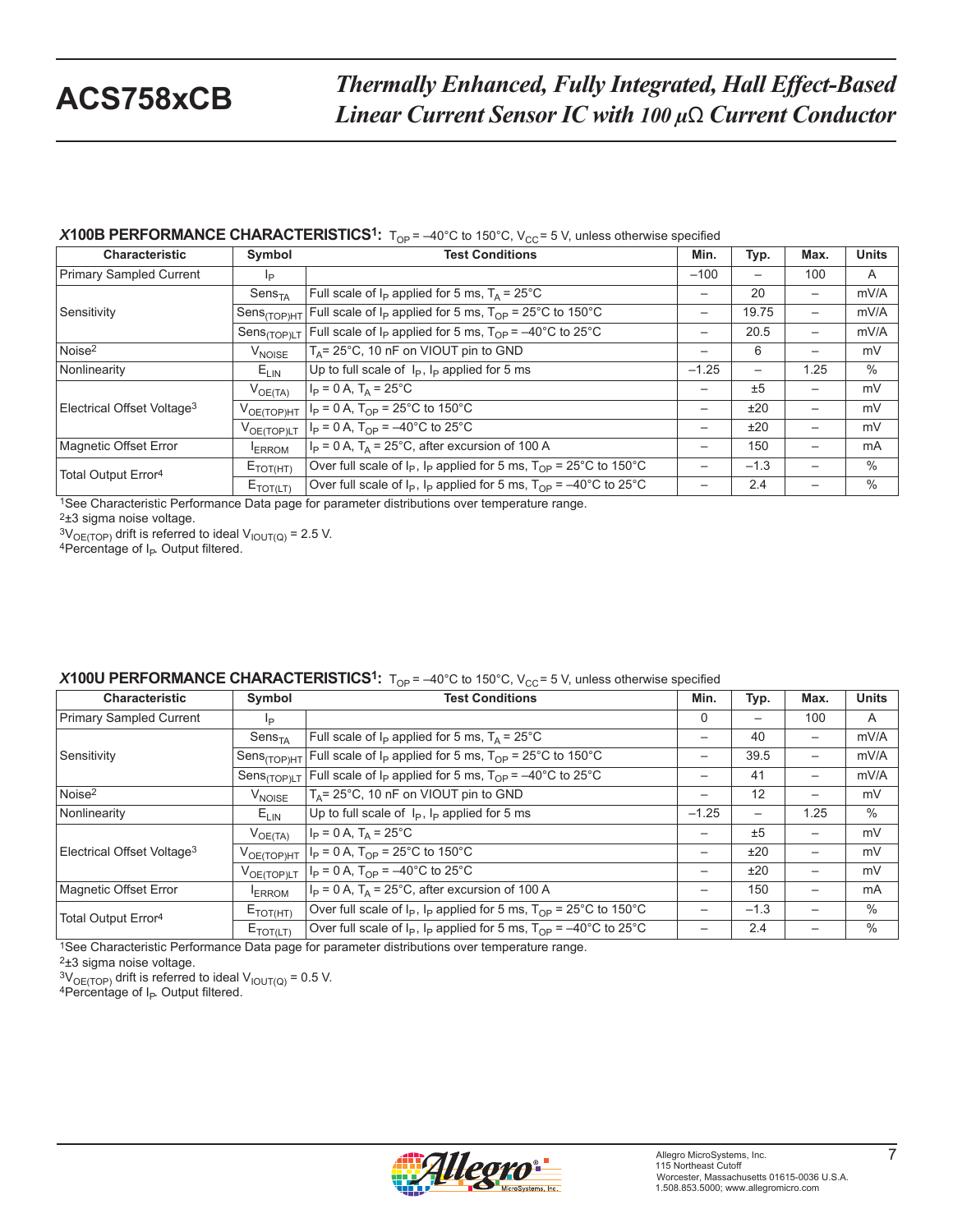### **X150B PERFORMANCE CHARACTERISTICS<sup>1</sup>:**  $T_{OP} = -40^{\circ}$ C to 125°C, V<sub>CC</sub>= 5 V, unless otherwise specified

| <b>Characteristic</b>                  | Symbol                  | <b>Test Conditions</b>                                                                                  | Min.                     | Typ.   | Max. | <b>Units</b> |
|----------------------------------------|-------------------------|---------------------------------------------------------------------------------------------------------|--------------------------|--------|------|--------------|
| Primary Sampled Current                | Iр                      |                                                                                                         | $-150$                   |        | 150  | A            |
|                                        | Sens <sub>TA</sub>      | Full scale of $I_P$ applied for 5 ms, $T_A = 25^{\circ}$ C                                              | $\overline{\phantom{0}}$ | 13.3   | -    | mV/A         |
| Sensitivity                            | Sens <sub>(TOP)HT</sub> | Full scale of $I_P$ applied for 5 ms, $T_{OP} = 25^{\circ}$ C to 125°C                                  | —                        | 13.1   | —    | mV/A         |
|                                        | Sens <sub>(TOP)LT</sub> | Full scale of $I_P$ applied for 5 ms, $T_{OP} = -40^{\circ}$ C to 25°C                                  | —                        | 13.5   | -    | mV/A         |
| Noise <sup>2</sup>                     | V <sub>NOISE</sub>      | T <sub>A</sub> = 25°C, 10 nF on VIOUT pin to GND                                                        | -                        | 4      |      | mV           |
| Nonlinearity                           | $E_{LIN}$               | Up to full scale of $I_P$ , $I_P$ applied for 5 ms                                                      | $-1$                     |        |      | $\%$         |
|                                        | $V_{OE(TA)}$            | $I_P = 0 A$ , $T_A = 25^{\circ}C$                                                                       | —                        | ±5     | —    | mV           |
| Electrical Offset Voltage <sup>3</sup> | $V_{OE(TOP)HT}$         | $I_P = 0 A$ , T <sub>OP</sub> = 25°C to 125°C                                                           | $\overline{\phantom{0}}$ | ±14    | —    | mV           |
|                                        | VOE(TOP)LT              | $I_P = 0$ A, $T_{OP} = -40^{\circ}$ C to 25°C                                                           | —                        | ±24    | —    | mV           |
| Magnetic Offset Error                  | <b>ERROM</b>            | $I_P$ = 0 A, T <sub>A</sub> = 25°C, after excursion of 150 A                                            | $\overline{\phantom{0}}$ | 205    | —    | <b>mA</b>    |
| Total Output Error <sup>4</sup>        | $E_{\text{TOT(HT)}}$    | Over full scale of $I_P$ , $I_P$ applied for 5 ms, $T_{OP}$ = 25°C to 125°C                             | —                        | $-1.8$ | —    | $\%$         |
|                                        | $E_{\text{TOT(LT)}}$    | Over full scale of $I_p$ , $I_p$ applied for 5 ms, $T_{\text{OP}} = -40^{\circ}$ C to 25 <sup>o</sup> C |                          | 1.6    |      | $\%$         |

1See Characteristic Performance Data page for parameter distributions over temperature range.

2±3 sigma noise voltage.

<sup>3V</sup> OE(TOP) drift is referred to ideal V<sub>IOUT(Q)</sub> = 2.5 V.<br><sup>4</sup>Percentage of I<sub>P</sub>. Output filtered.

#### **X150U PERFORMANCE CHARACTERISTICS<sup>1</sup>:**  $T_{OP} = -40^{\circ}$ C to 125 $^{\circ}$ C,  $V_{CC} = 5$  V, unless otherwise specified

| <b>Characteristic</b>                  | Symbol                  | <b>Test Conditions</b>                                                              | Min.                     | Typ.   | Max.                     | <b>Units</b> |
|----------------------------------------|-------------------------|-------------------------------------------------------------------------------------|--------------------------|--------|--------------------------|--------------|
| Primary Sampled Current                | Ip                      |                                                                                     | $\Omega$                 |        | 150                      | A            |
| Sensitivity                            | Sens <sub>TA</sub>      | Full scale of $I_P$ applied for 5 ms, $T_A = 25^{\circ}$ C                          | $\overline{\phantom{m}}$ | 26.6   |                          | mV/A         |
|                                        | Sens <sub>(TOP)HT</sub> | Full scale of $I_P$ applied for 5 ms, $T_{OP}$ = 25°C to 125°C                      | $\overline{\phantom{m}}$ | 26.6   | $\overline{\phantom{m}}$ | mV/A         |
|                                        | Sens <sub>(TOP)LT</sub> | Full scale of $I_P$ applied for 5 ms, $T_{OP} = -40^{\circ}$ C to 25°C              | —                        | 27.4   | $\overline{\phantom{0}}$ | mV/A         |
| Noise <sup>2</sup>                     | V <sub>NOISE</sub>      | $T_A$ = 25°C, 10 nF on VIOUT pin to GND                                             | $\overline{\phantom{m}}$ | 8      | —                        | mV           |
| Nonlinearity                           | $E_{LIN}$               | Up to full scale of $I_P$ , $I_P$ applied for 5 ms                                  | $-1$                     |        |                          | $\%$         |
| Electrical Offset Voltage <sup>3</sup> | $V_{OE(TA)}$            | $I_P = 0 A$ , $T_A = 25^{\circ}C$                                                   | —                        | ±5     | $\overline{\phantom{0}}$ | mV           |
|                                        | $V_{OE(TOP)HT}$         | $I_P = 0 A$ , $T_{OP} = 25^{\circ}C$ to 125°C                                       | $\qquad \qquad -$        | ±14    | $\overline{\phantom{0}}$ | mV           |
|                                        | $V_{OE(TOP)LT}$         | $I_P = 0$ A, $T_{OP} = -40^{\circ}$ C to 25°C                                       | —                        | ±24    |                          | mV           |
| Magnetic Offset Error                  | <b>ERROM</b>            | $I_P = 0$ A, $T_A = 25^{\circ}$ C, after excursion of 150 A                         | $\overline{\phantom{m}}$ | 205    | $\overline{\phantom{0}}$ | mA           |
| Total Output Error <sup>4</sup>        | $E_{\rm TOT(HT)}$       | Over full scale of $I_P$ , $I_P$ applied for 5 ms, $T_{OP}$ = 25°C to 125°C         | —                        | $-1.8$ |                          | $\%$         |
|                                        | $E_{TOT(LT)}$           | Over full scale of $I_P$ , $I_P$ applied for 5 ms, $T_{OP} = -40^{\circ}$ C to 25°C |                          | 1.6    |                          | $\%$         |

<sup>1</sup>See Characteristic Performance Data page for parameter distributions over temperature range.

2±3 sigma noise voltage.

 $3V_{OE(TOP)}$  drift is referred to ideal  $V_{IOUT(Q)} = 0.5$  V.<br>4Percentage of I<sub>P</sub>. Output filtered.

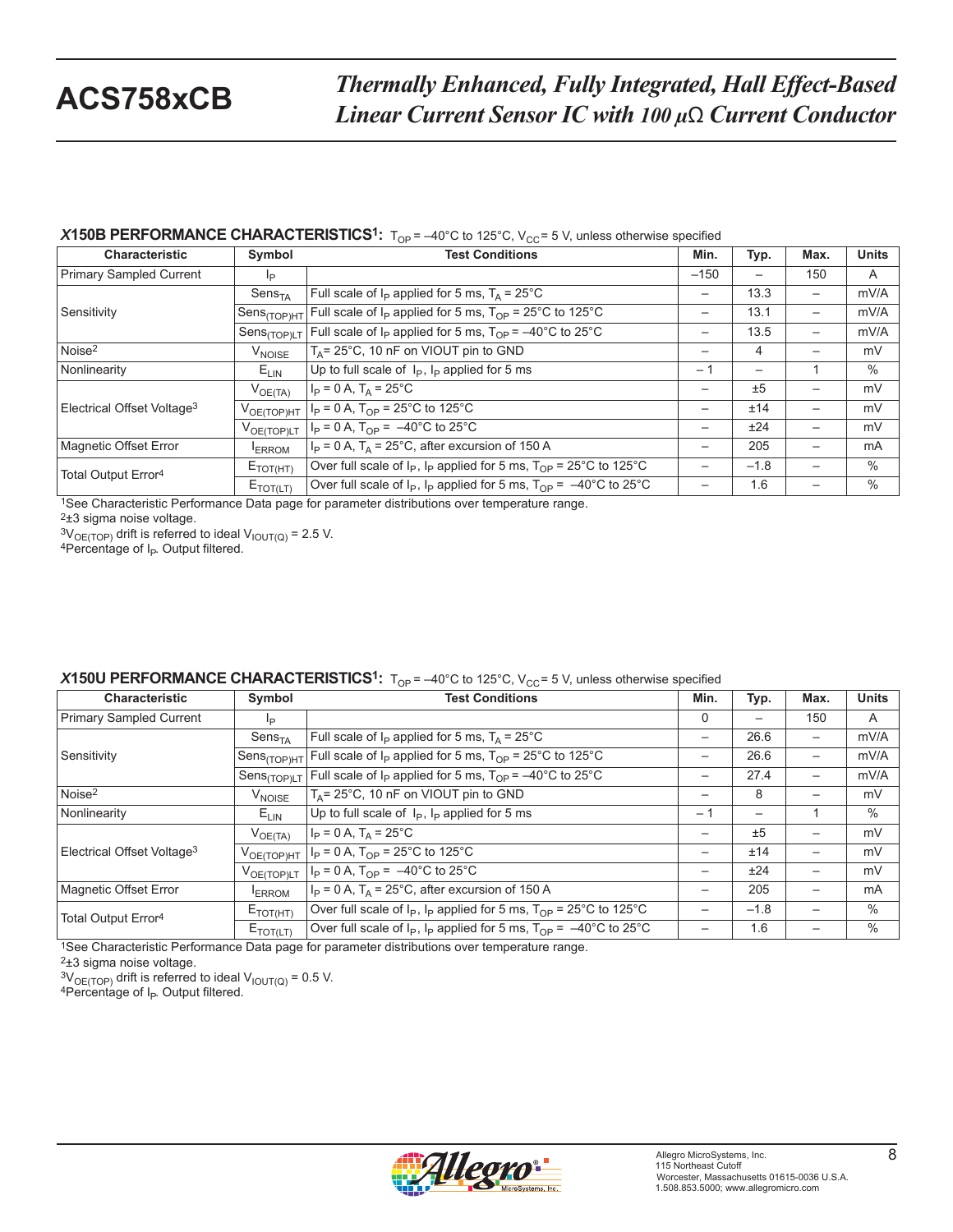#### **X200B PERFORMANCE CHARACTERISTICS<sup>1</sup>:**  $T_{OP} = -40^{\circ}$ C to 85°C, V<sub>CC</sub>= 5 V, unless otherwise specified

| <b>Characteristic</b>                  | Symbol                   | <b>Test Conditions</b>                                                              | Min.            | Typ.                     | Max.                     | <b>Units</b> |
|----------------------------------------|--------------------------|-------------------------------------------------------------------------------------|-----------------|--------------------------|--------------------------|--------------|
| Primary Sampled Current                | Ιp                       |                                                                                     | $-200$          | $\qquad \qquad -$        | 200                      | A            |
| Sensitivity                            | Sens <sub>TA</sub>       | Full scale of $I_P$ applied for 5 ms, $T_A = 25^{\circ}$ C                          |                 | 10                       | $\overline{\phantom{0}}$ | mV/A         |
|                                        | Sens <sub>(TOP)HT</sub>  | Full scale of $I_P$ applied for 5 ms, $T_{OP}$ = 25°C to 85°C                       | $\qquad \qquad$ | 9.88                     | $\overline{\phantom{0}}$ | mV/A         |
|                                        | Sens <sub>(TOP)LT</sub>  | Full scale of $I_P$ applied for 5 ms, $T_{OP} = -40^{\circ}$ C to 25°C              | $\qquad \qquad$ | 10.13                    | —                        | mV/A         |
| Noise <sup>2</sup>                     | <b>V<sub>NOISE</sub></b> | $T_A$ = 25°C, 10 nF on VIOUT pin to GND                                             | —               | 3                        | —                        | mV           |
| Nonlinearity                           | $E_{LIN}$                | Up to full scale of $I_P$ , $I_P$ applied for 5 ms                                  | $-1$            | $\overline{\phantom{0}}$ |                          | $\%$         |
| Electrical Offset Voltage <sup>3</sup> | $V_{OE(TA)}$             | $I_P = 0 A$ , $T_A = 25^{\circ}C$                                                   | —               | ±5                       | $\overline{\phantom{0}}$ | mV           |
|                                        | $V_{OE(TOP)HT}$          | $I_P = 0 A$ , $T_{OP} = 25^{\circ}$ C to 85 $^{\circ}$ C                            | —               | ±15                      | $\overline{\phantom{0}}$ | mV           |
|                                        | $V_{OE(TOP)LT}$          | $I_P = 0 A$ , $T_{OP} = -40^{\circ}$ C to 25°C                                      | —               | ±25                      | —                        | mV           |
| Magnetic Offset Error                  | <b>ERROM</b>             | $I_P = 0$ A, $T_A = 25$ °C, after excursion of 200 A                                | $\qquad \qquad$ | 230                      | —                        | mA           |
| Total Output Error <sup>4</sup>        | $E_{\text{TOT(HT)}}$     | Over full scale of $I_P$ , $I_P$ applied for 5 ms, $T_{OP}$ = 25°C to 85°C          | $\qquad \qquad$ | $-1.2$                   | —                        | $\%$         |
|                                        | $E_{\text{TOT(LT)}}$     | Over full scale of $I_P$ , $I_P$ applied for 5 ms, $T_{OP} = -40^{\circ}$ C to 25°C |                 | 1.2                      |                          | $\%$         |

1See Characteristic Performance Data page for parameter distributions over temperature range.

2±3 sigma noise voltage.

 $3V_{\text{OE(TOP)}}$  drift is referred to ideal  $V_{\text{IOUT(Q)}} = 2.5 \text{ V}$ .<br>4Percentage of I<sub>P</sub>. Output filtered.

#### **X200U PERFORMANCE CHARACTERISTICS<sup>1</sup>:**  $T_{OP} = -40^{\circ}$ C to 85°C, V<sub>CC</sub>= 5 V, unless otherwise specified

| <b>Characteristic</b>                  | Symbol                      | <b>Test Conditions</b>                                                              | Min.            | Typ.                     | Max.                     | <b>Units</b> |
|----------------------------------------|-----------------------------|-------------------------------------------------------------------------------------|-----------------|--------------------------|--------------------------|--------------|
| Primary Sampled Current                | Ip                          |                                                                                     | $\Omega$        | —                        | 200                      | A            |
| Sensitivity                            | $\mathsf{Sens}_\mathsf{TA}$ | Full scale of $I_P$ applied for 5 ms, $T_A = 25^{\circ}$ C                          | $\qquad \qquad$ | 20                       | $\qquad \qquad -$        | mV/A         |
|                                        | Sens <sub>(TOP)HT</sub>     | Full scale of $I_P$ applied for 5 ms, $T_{OP}$ = 25°C to 85°C                       | $\qquad \qquad$ | 19.7                     | $\qquad \qquad -$        | mV/A         |
|                                        | Sens <sub>(TOP)LT</sub>     | Full scale of $I_P$ applied for 5 ms, $T_{OP} = -40^{\circ}$ C to 25°C              |                 | 20.3                     | $\qquad \qquad -$        | mV/A         |
| Noise <sup>2</sup>                     | V <sub>NOISE</sub>          | $T_A$ = 25°C, 10 nF on VIOUT pin to GND                                             | $\qquad \qquad$ | 6                        | $\overline{\phantom{0}}$ | mV           |
| Nonlinearity                           | $E_{LIN}$                   | Up to full scale of $I_P$ , $I_P$ applied for 5 ms                                  | $-1$            | $\overline{\phantom{0}}$ |                          | $\%$         |
| Electrical Offset Voltage <sup>3</sup> | $V_{OE(TA)}$                | $I_P = 0 A$ , $T_A = 25^{\circ}C$                                                   |                 | ±5                       | $\overline{\phantom{0}}$ | mV           |
|                                        | $V_{OE(TOP)HT}$             | $I_P = 0 A$ , $T_{OP} = 25^{\circ}C$ to 85°C                                        | $\qquad \qquad$ | ±20                      | $\overline{\phantom{0}}$ | mV           |
|                                        | $V_{OE(TOP)LT}$             | $I_P = 0 A$ , $T_{OP} = -40^{\circ}$ C to 25°C                                      | $\qquad \qquad$ | ±35                      | —                        | mV           |
| Magnetic Offset Error                  | <b>ERROM</b>                | $I_P = 0$ A, $T_A = 25^{\circ}$ C, after excursion of 200 A                         |                 | 230                      | —                        | mA           |
| Total Output Error <sup>4</sup>        | $E_{\text{TOT(HT)}}$        | Over full scale of $I_P$ , $I_P$ applied for 5 ms, $T_{OP}$ = 25°C to 85°C          |                 | $-1.2$                   | —                        | $\%$         |
|                                        | $E_{\text{TOT(LT)}}$        | Over full scale of $I_P$ , $I_P$ applied for 5 ms, $T_{OP} = -40^{\circ}$ C to 25°C |                 | 1.2                      |                          | $\%$         |

<sup>1</sup>See Characteristic Performance Data page for parameter distributions over temperature range.

2±3 sigma noise voltage.

 $3V_{OE(TOP)}$  drift is referred to ideal  $V_{IOUT(Q)} = 0.5$  V.<br><sup>4</sup>Percentage of I<sub>P</sub>. Output filtered.

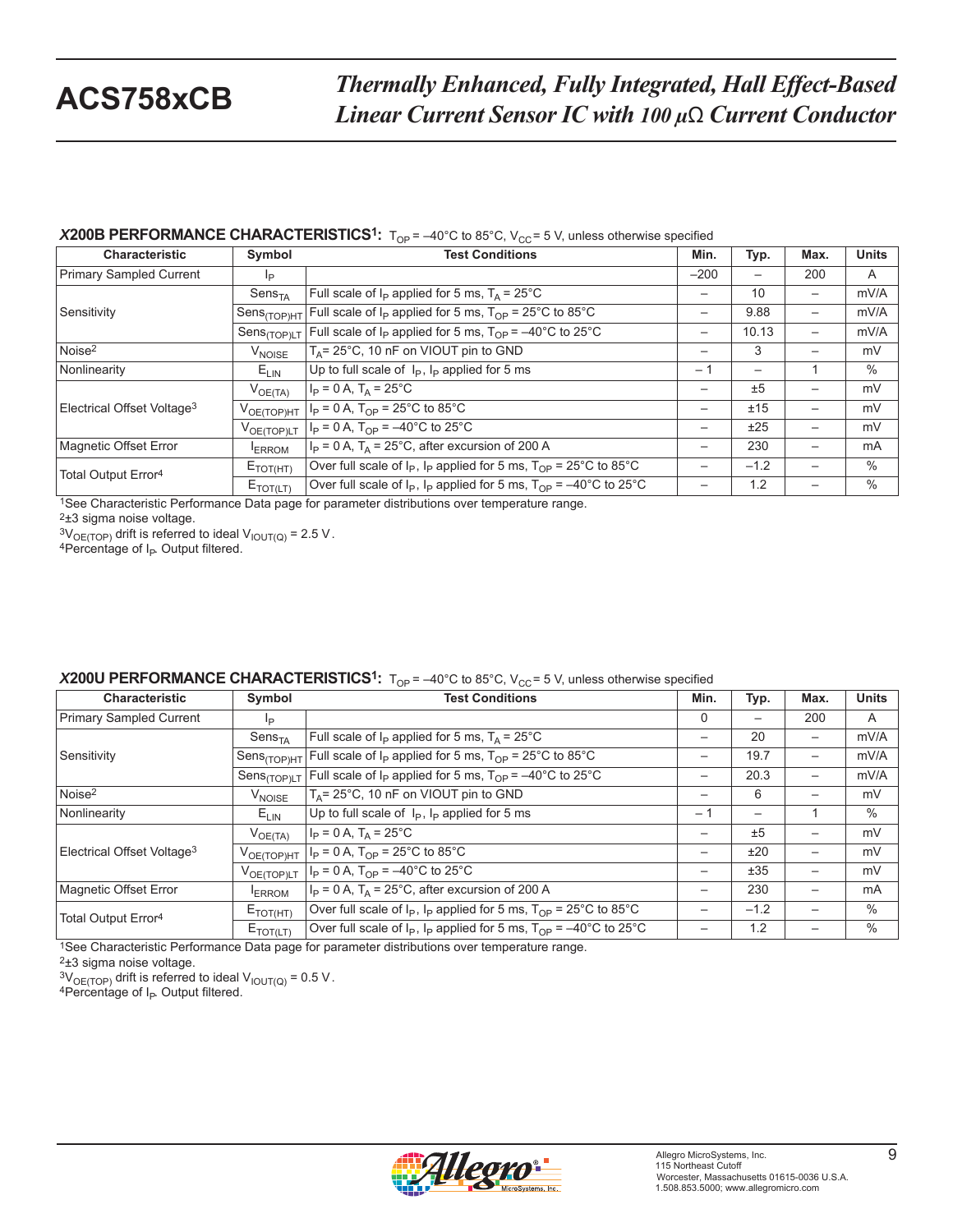Data taken using the ACS758LCB-50B

## **Accuracy Data**

**Electrical Offset Voltage versus Ambient Temperature**



#### **Sensitivity versus Ambient Temperature**



**Nonlinearity versus Ambient Temperature** 



**Symmetry versus Ambient Temperature** 





**Magnetic Offset Error versus Ambient Temperature Total Output Error versus Ambient Temperature**



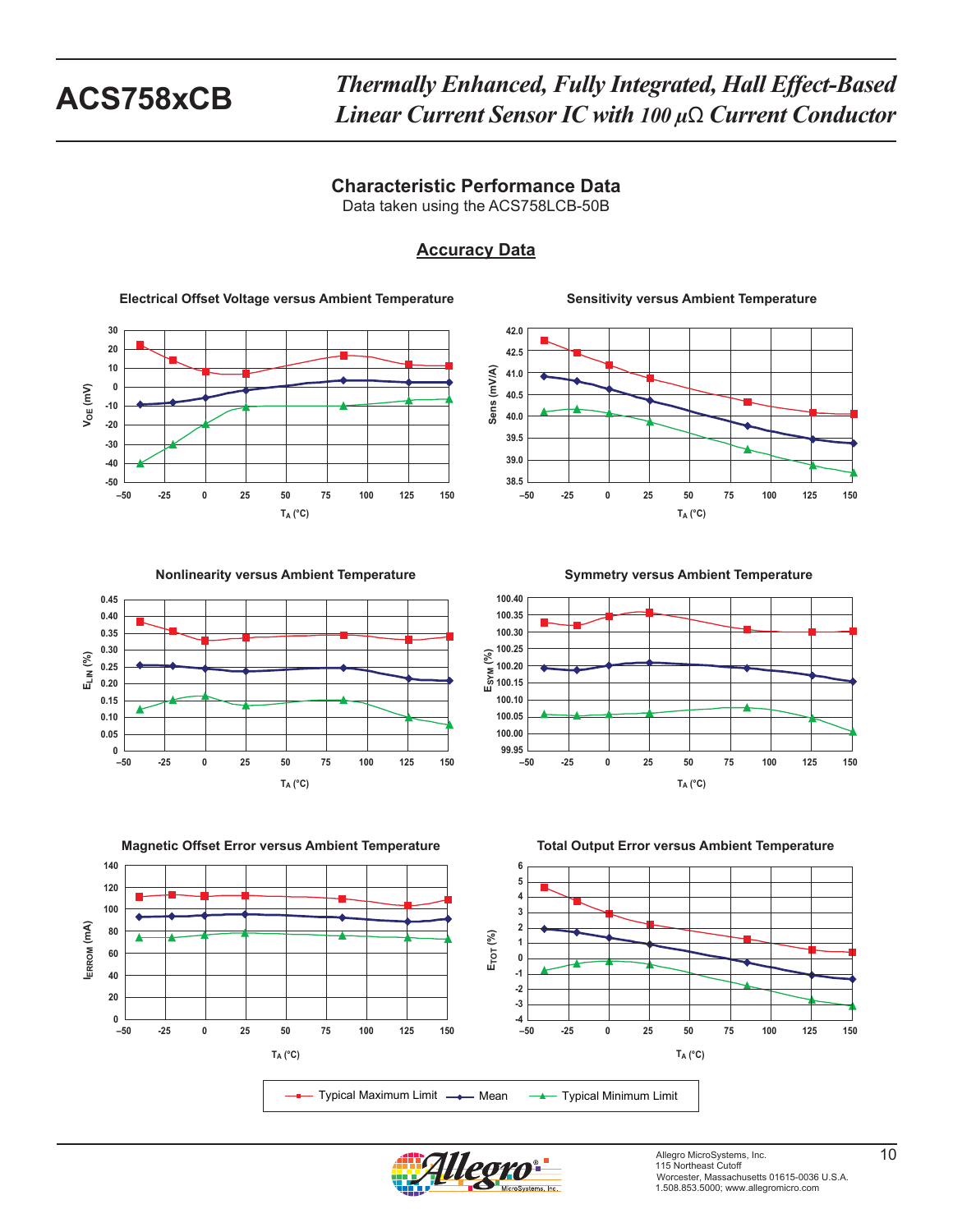Data taken using the ACS758LCB-100B

## **Accuracy Data**

**Electrical Offset Voltage versus Ambient Temperature**



### **Sensitivity versus Ambient Temperature**



**Nonlinearity versus Ambient Temperature** 



**Magnetic Offset Error versus Ambient Temperature Total Output Error versus Ambient Temperature**



**Symmetry versus Ambient Temperature** 





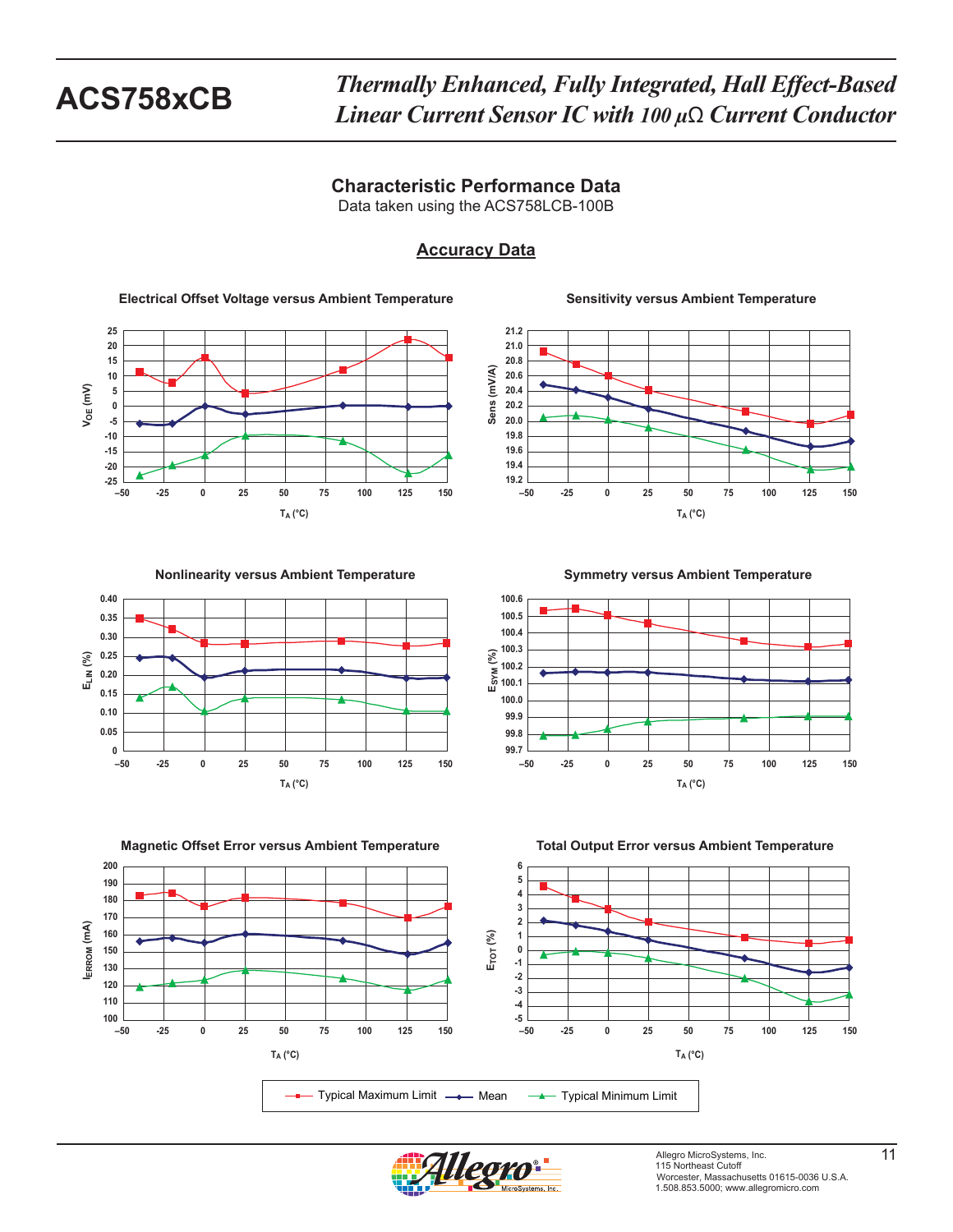Data taken using the ACS758KCB-150B

# **Accuracy Data**

**Electrical Offset Voltage versus Ambient Temperature**



**Sensitivity versus Ambient Temperature**



**Nonlinearity versus Ambient Temperature** 



**Symmetry versus Ambient Temperature** 





**Magnetic Offset Error versus Ambient Temperature Total Output Error versus Ambient Temperature**



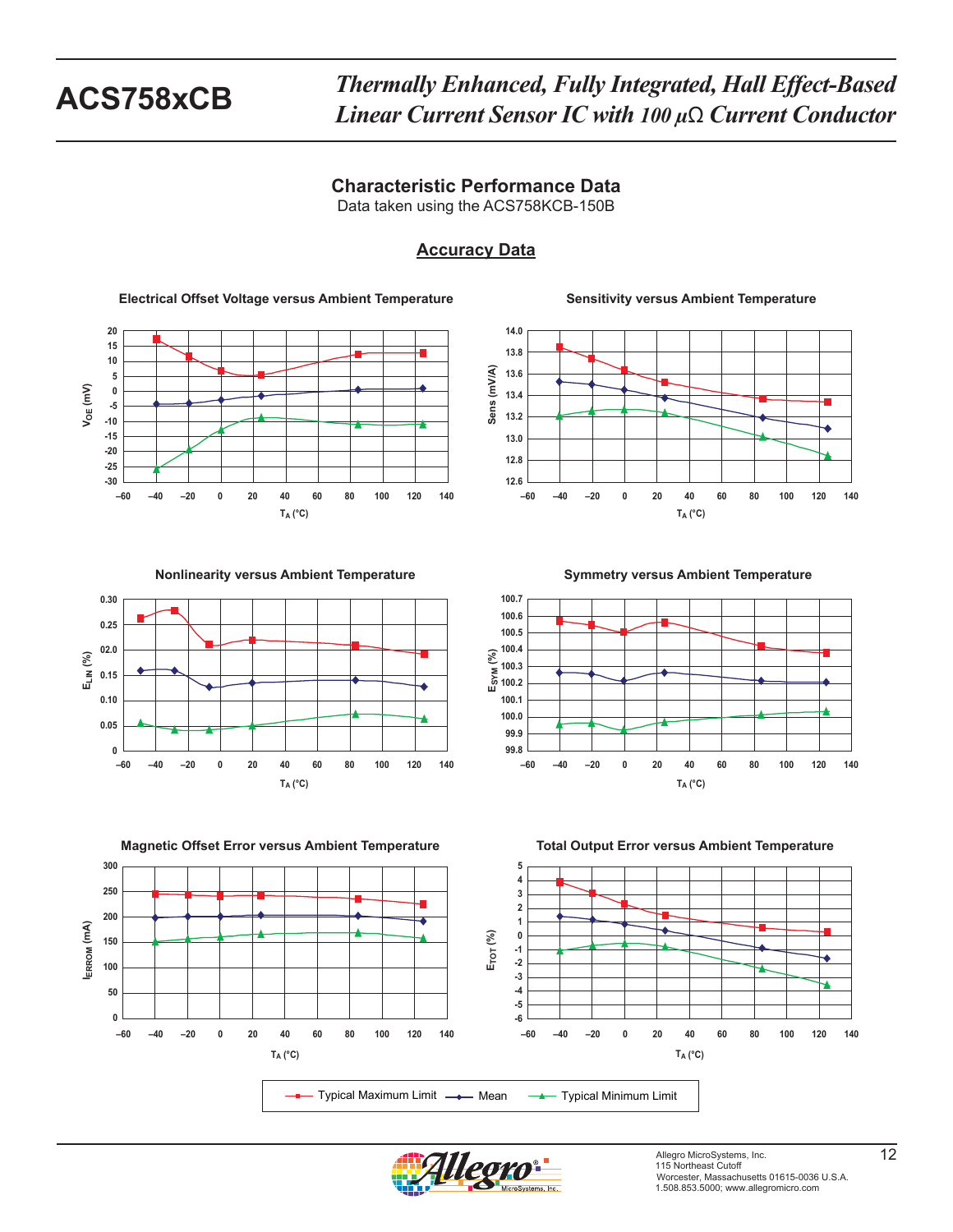Data taken using the ACS758ECB-200B

## **Accuracy Data**

**Electrical Offset Voltage versus Ambient Temperature**



**Sensitivity versus Ambient Temperature**



**Nonlinearity versus Ambient Temperature** 



**Magnetic Offset Error versus Ambient Temperature Total Output Error versus Ambient Temperature**



**Symmetry versus Ambient Temperature** 





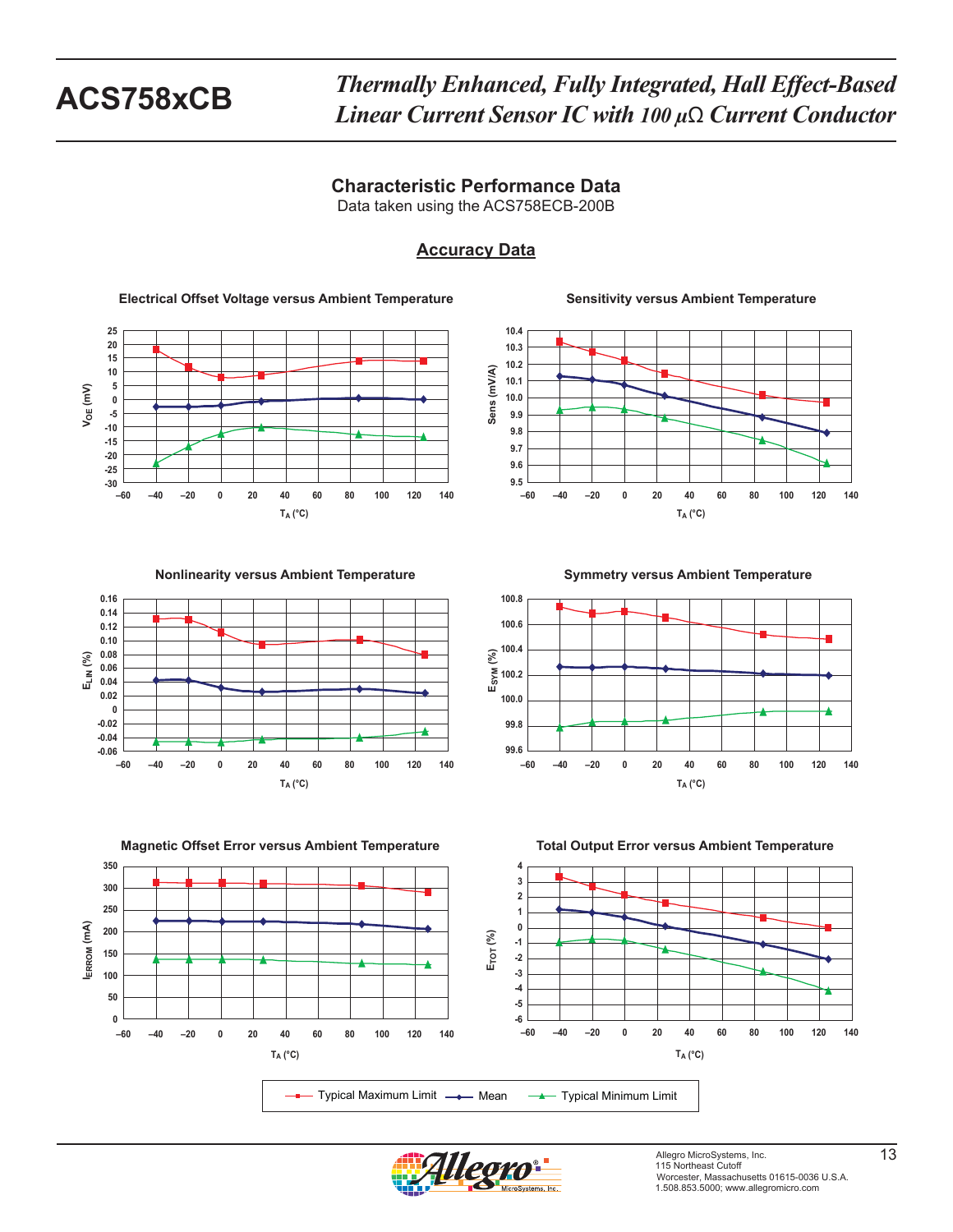Data taken using the ACS758LCB-100

# **Timing Data**



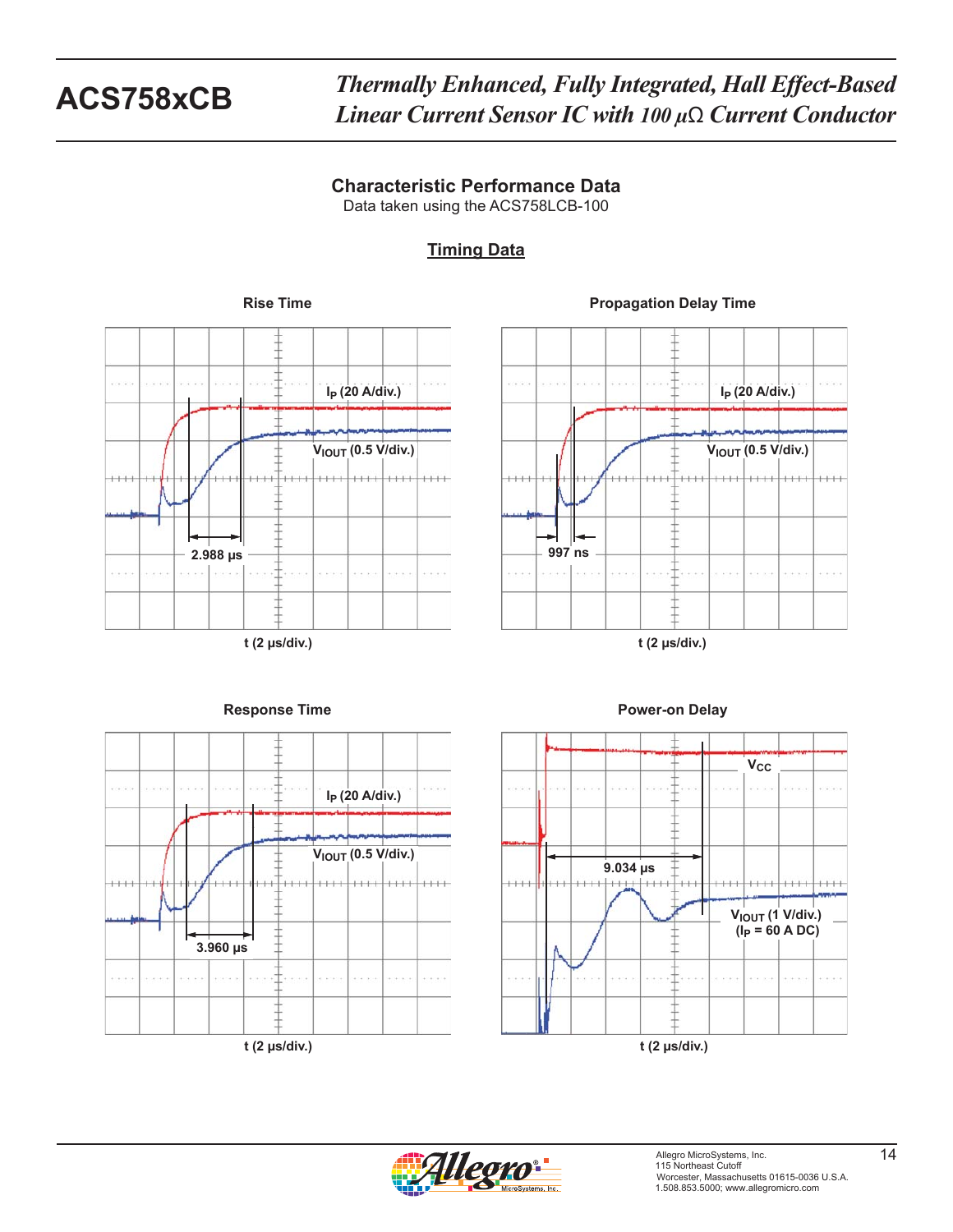# **Characteristic Definitions**

# **Definitions of Accuracy Characteristics**

**Sensitivity (Sens).** The change in device output in response to a 1 A change through the primary conductor. The sensitivity is the product of the magnetic circuit sensitivity  $(G/A)$  and the linear IC amplifier gain (mV/G). The linear IC amplifier gain is programmed at the factory to optimize the sensitivity (mV/A) for the half-scale current of the device.

**Noise (V<sub>NOISE</sub>).** The noise floor is derived from the thermal and shot noise observed in Hall elements. Dividing the noise (mV) by the sensitivity (mV/A) provides the smallest current that the device is able to resolve.

**Nonlinearity (** $E_{LIN}$ **). The degree to which the voltage output** from the IC varies in direct proportion to the primary current through its half-scale amplitude. Nonlinearity in the output can be attributed to the saturation of the flux concentrator approaching the half-scale current. The following equation is used to derive the linearity:

$$
100\left\{1-\left[\frac{\Delta \text{ gain} \times \% \text{ sat } (V_{\text{IOUT\_half-scale amperes}} - V_{\text{IOUT(Q)}})}{2 (V_{\text{IOUT\_quarter-scale amperes}} - V_{\text{IOUT(Q)}})}\right]\right\}
$$

where

 $\Delta$  gain = the gain variation as a function of temperature changes from 25ºC,

 $%$  sat = the percentage of saturation of the flux concentrator, which becomes significant as the current being sampled approaches half-scale  $\pm I_p$ , and

 $V_{\text{IOUT}}$  half-scale amperes = the output voltage (V) when the sampled current approximates half-scale  $\pm I_p$ .

**Symmetry (** $E_{SYM}$ **).** The degree to which the absolute voltage output from the IC varies in proportion to either a positive or negative half-scale primary current. The following equation is used to derive symmetry:

$$
100 \left( \frac{V_{\text{IOUT}} + \text{half-scale amperes} - V_{\text{IOUT(Q)}}}{V_{\text{IOUT(Q)}} - V_{\text{IOUT}} - \text{half-scale amperes}} \right)
$$

**Ratiometry.** The device features a ratiometric output. This means that the quiescent voltage output,  $V_{\text{IOUTO}}$ , and the magnetic sensitivity, Sens, are proportional to the supply voltage,  $V_{CC}$ . The ratiometric change  $(\%)$  in the quiescent voltage output is defined as:

$$
\Delta V_{\text{IOUTQ(AV)}} = \frac{V_{\text{IOUTQ(V_{CC})}}/V_{\text{IOUTQ(SV)}}}{V_{\text{CC}}/5 \text{ V}} \times 100\%
$$

and the ratiometric change (%) in sensitivity is defined as:

$$
\Delta \text{Sens}_{(\Delta V)} = \frac{\text{Sens}_{(V_{CC})} / \text{Sens}_{(5V)}}{V_{CC} / 5 \text{ V}} \times 100\%
$$

Quiescent output voltage  $(V_{\text{IOUT}(Q)})$ . The output of the device when the primary current is zero. For bidirectional devices, it nominally remains at  $V_{CC}/2$ . Thus,  $V_{CC} = 5$  V translates into  $V_{\text{IOUT(OBI)}} = 2.5$  V. For unidirectional devices, it nominally remains at 0.1  $\times$  V<sub>CC</sub>. Thus, V<sub>CC</sub> = 5 V translates into  $V_{\text{IOUT(OLNI)}} = 0.5 \text{ V}$ . Variation in  $V_{\text{IOUT(O)}}$  can be attributed to the resolution of the Allegro linear IC quiescent voltage trim, magnetic hysteresis, and thermal drift.

**Electrical offset voltage (** $V_{OE}$ **).** The deviation of the device output from its ideal quiescent value of  $V_{CC}/2$  for bidirectional and  $0.1 \times V_{CC}$  for unidirectional devices, due to nonmagnetic causes.

**Magnetic offset error (I<sub>ERROM</sub>).** The magnetic offset is due to the residual magnetism (remnant field) of the core material. The magnetic offset error is highest when the magnetic circuit has been saturated, usually when the device has been subjected to a full-scale or high-current overload condition. The magnetic offset is largely dependent on the material used as a flux concentrator. The larger magnetic offsets are observed at the lower operating temperatures.

**Total Output Error (** $E_{TOT}$ **).** The maximum deviation of the actual output from its ideal value, also referred to as *accuracy*, illustrated graphically in the output voltage versus current chart on the following page.

 $E_{TOT}$  is divided into four areas:

- **0 A at 25°C.** Accuracy at the zero current flow at 25°C, without the effects of temperature.
- **0 A over Δ temperature.** Accuracy at the zero current flow including temperature effects.
- **Half-scale current at 25°C.** Accuracy at the the half-scale current at 25°C, without the effects of temperature.
- **Half-scale current over Δ temperature.** Accuracy at the halfscale current flow including temperature effects.

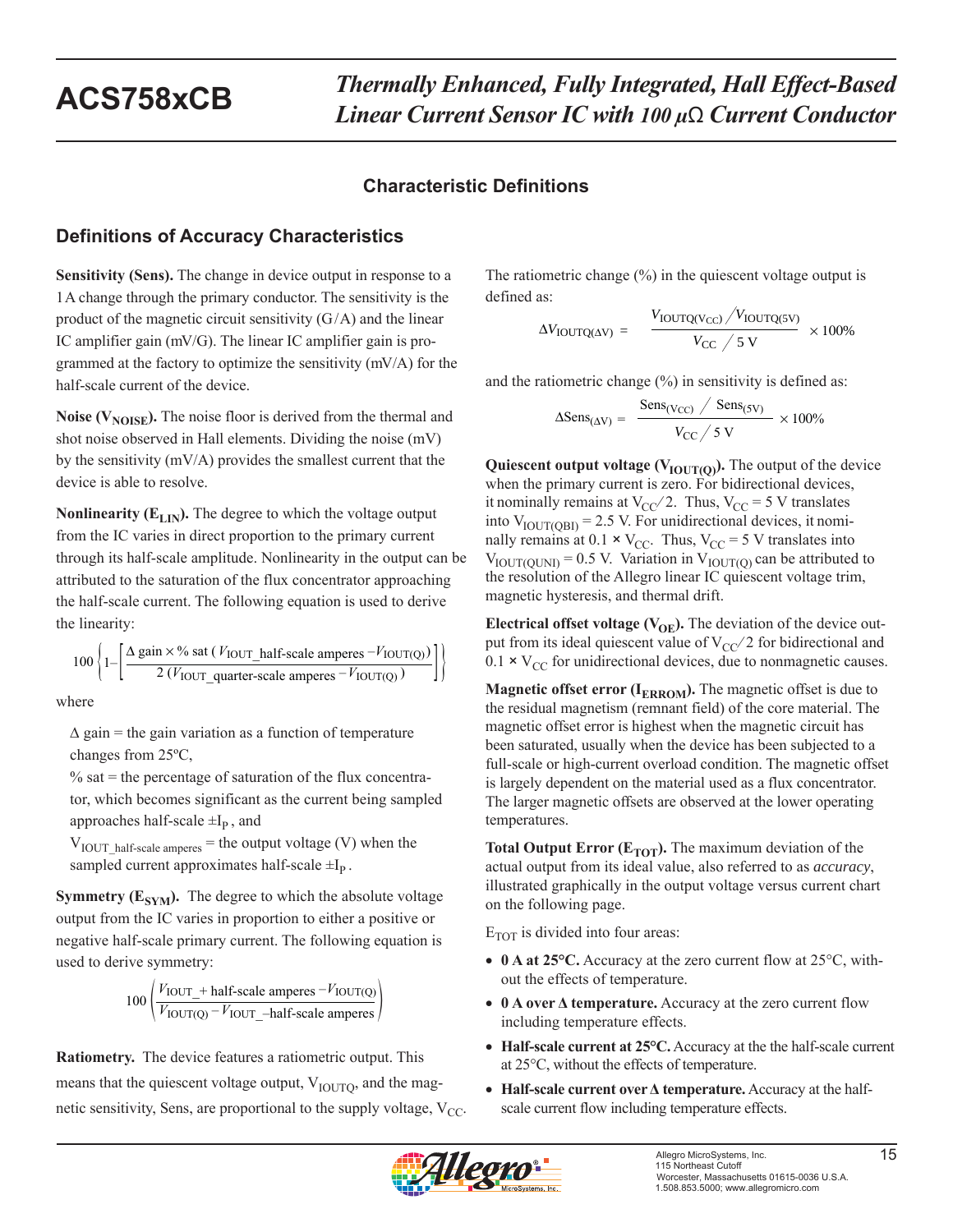# **Definitions of Dynamic Response Characteristics**

**Power-On Time**  $(t_{PO})$ **.** When the supply is ramped to its operating voltage, the device requires a finite time to power its internal components before responding to an input magnetic field. Power-On Time,  $t_{PO}$ , is defined as the time it takes for the output voltage to settle within  $\pm 10\%$  of its steady state value under an applied magnetic field, after the power supply has reached its minimum specified operating voltage,  $V_{CC}(min)$ , as shown in the chart at right.

**Rise time**  $(t_r)$ **.** The time interval between a) when the device reaches 10% of its full scale value, and b) when it reaches 90% of its full scale value. The rise time to a step response is used to derive the bandwidth of the device, in which  $f(-3 \text{ dB}) = 0.35/t_r$ . Both  $t_r$  and  $t_{RESPONSE}$  are detrimentally affected by eddy current losses observed in the conductive IC ground plane.



**Propagation delay (** $t_{PROP}$ **).** The time required for the device output to reflect a change in the primary current signal. Propagation delay is attributed to inductive loading within the linear IC package, as well as in the inductive loop formed by the primary conductor geometry. Propagation delay can be considered as a fixed time offset and may be compensated.





**Output Voltage versus Sampled Current** Total Output Error at 0 A and at Half-Scale Current





Allegro MicroSystems, Inc. <sup>16</sup> 115 Northeast Cutoff Worcester, Massachusetts 01615-0036 U.S.A. 1.508.853.5000; www.allegromicro.com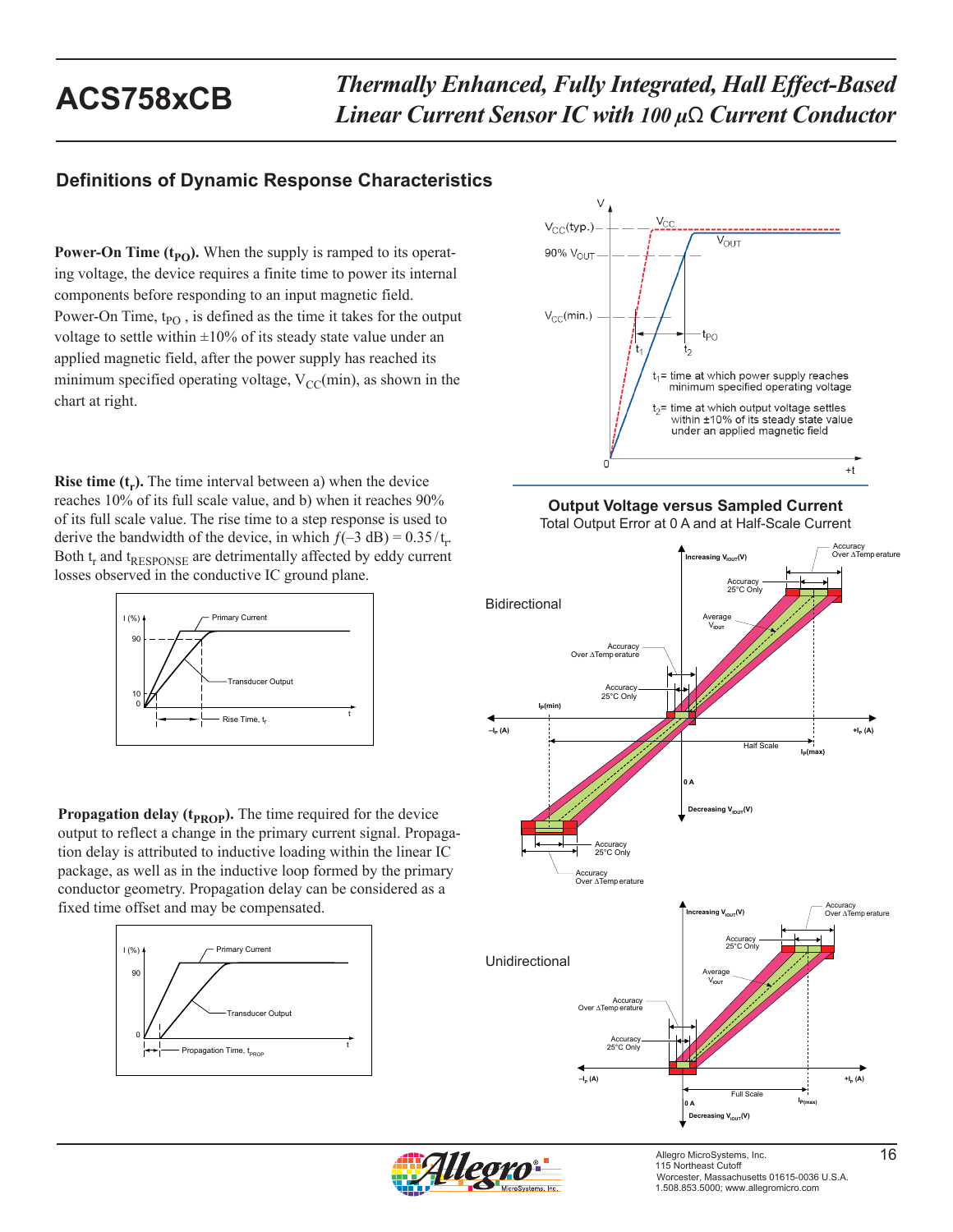### **Chopper Stabilization Technique**

Chopper Stabilization is an innovative circuit technique that is used to minimize the offset voltage of a Hall element and an associated on-chip amplifier. Allegro patented a Chopper Stabilization technique that nearly eliminates Hall IC output drift induced by temperature or package stress effects.

This offset reduction technique is based on a signal modulationdemodulation process. Modulation is used to separate the undesired DC offset signal from the magnetically induced signal in the frequency domain. Then, using a low-pass filter, the modulated DC offset is suppressed while the magnetically induced signal passes through the filter. The anti-aliasing filter prevents aliasing from happening in applications with high frequency signal components which are beyond the user's frequency range of interest.

As a result of this chopper stabilization approach, the output voltage from the Hall IC is desensitized to the effects of temperature and mechanical stress. This technique produces devices that have an extremely stable Electrical Offset Voltage, are immune to thermal stress, and have precise recoverability after temperature cycling.

This technique is made possible through the use of a BiCMOS process that allows the use of low-offset and low-noise amplifiers in combination with high-density logic integration and sample and hold circuits.



Concept of Chopper Stabilization Technique

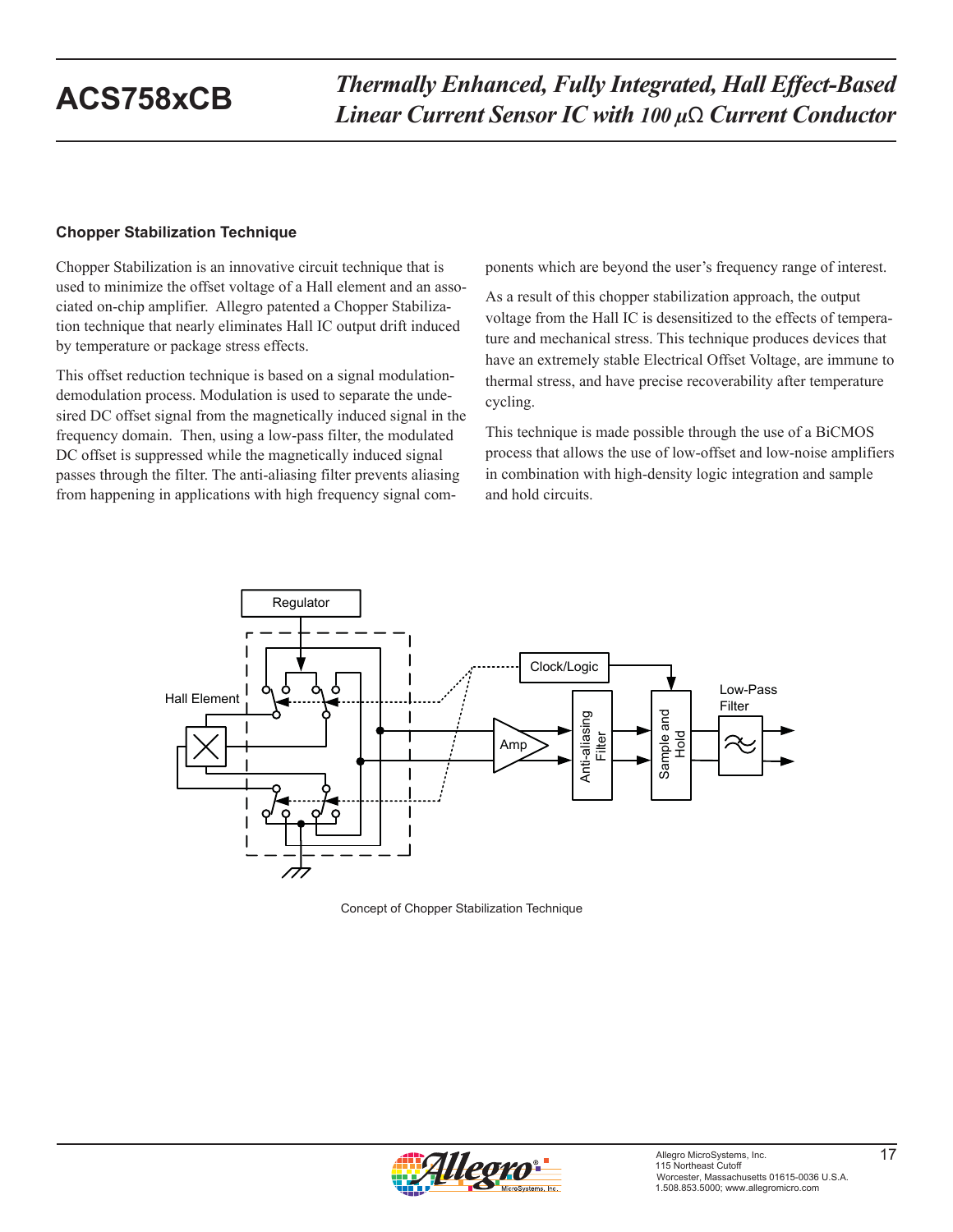

**Package CB, 5-pin package, leadform PFF**

Creepage distance, current terminals to signal pins: 7.25 mm Clearance distance, current terminals to signal pins: 7.25 mm Package mass: 4.63 g typical